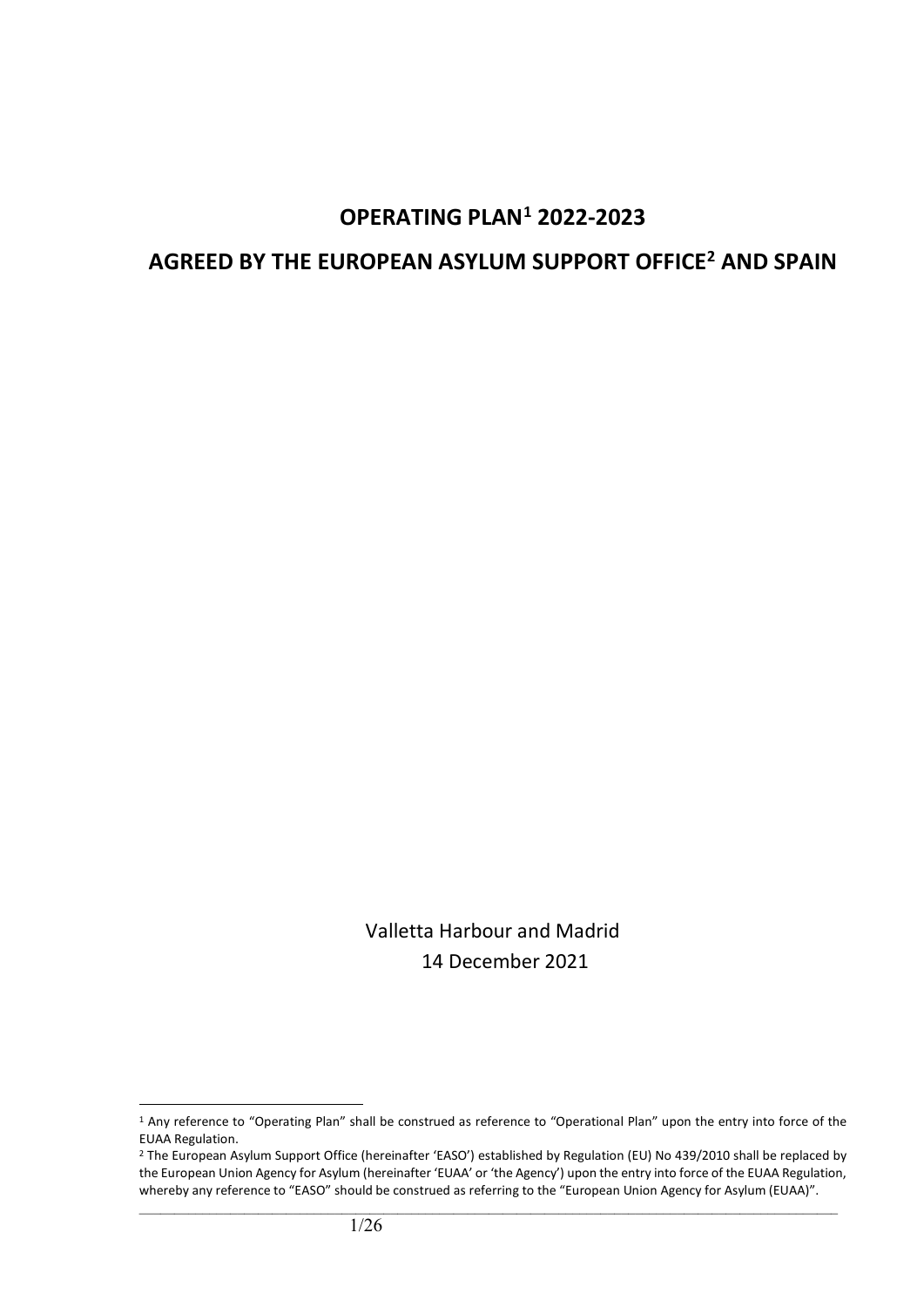The Executive Director of the European Asylum Support Office (hereinafter 'EASO')

and

The Secretary of State for Migration of State Secretary for Migration of Spain (hereinafter 'Member State'),

Having regard to Regulation (EU) No 439/2010 of the European Parliament and of the Council of 19 May 2010 establishing a European Asylum Support Office<sup>[3](#page-1-0)</sup> (hereinafter referred to as 'EASO Founding Regulation'), and in particular Articles 2, Article 8, 10 and 13 to 23 thereof.<sup>[4](#page-1-1)</sup>

Hereby agree on the Operating Plan (hereinafter 'the Plan') for the provision of technical and operational assistance by EASO to Spain.

The Operating Plan is binding in its entirety and all its parts, including annexes, have the same legal binding character and are equally important.

The implementation period of the Plan shall be from 1 January 2022 until 31 December 2023.

The Plan enters into force on the date after it has been signed by both Parties.

EASO shall share a copy of the Plan with the Members of the EASO Management Board for information. The Plan will be made publicly available on the EASO website.

Valletta Harbour and Madrid 14 December 2021

Executive Director of the European Asylum Support **Office** 

Secretary of State for Migration of Spain

Nina Gregori Jesús Javier Perea Cortijo

<span id="page-1-0"></span><sup>3</sup> . OJ L 132, 29.5.2010, p. 11-28.

<span id="page-1-1"></span><sup>4</sup> Any reference to the EASO Founding Regulation shall be construed as reference to the EUAA Regulation upon the entry into force of the latter. At the moment of the signature of this Operating Plan the EUAA Regulation has not yet come into application. However, any reference to the draft EUAA Regulation shall be construed as reference to the draft of 03 November 2021 and any reference to the Articles of the draft EUAA Regulation shall be construed as reference to the Articles of the final version of the EUAA Regulation upon its entry into force.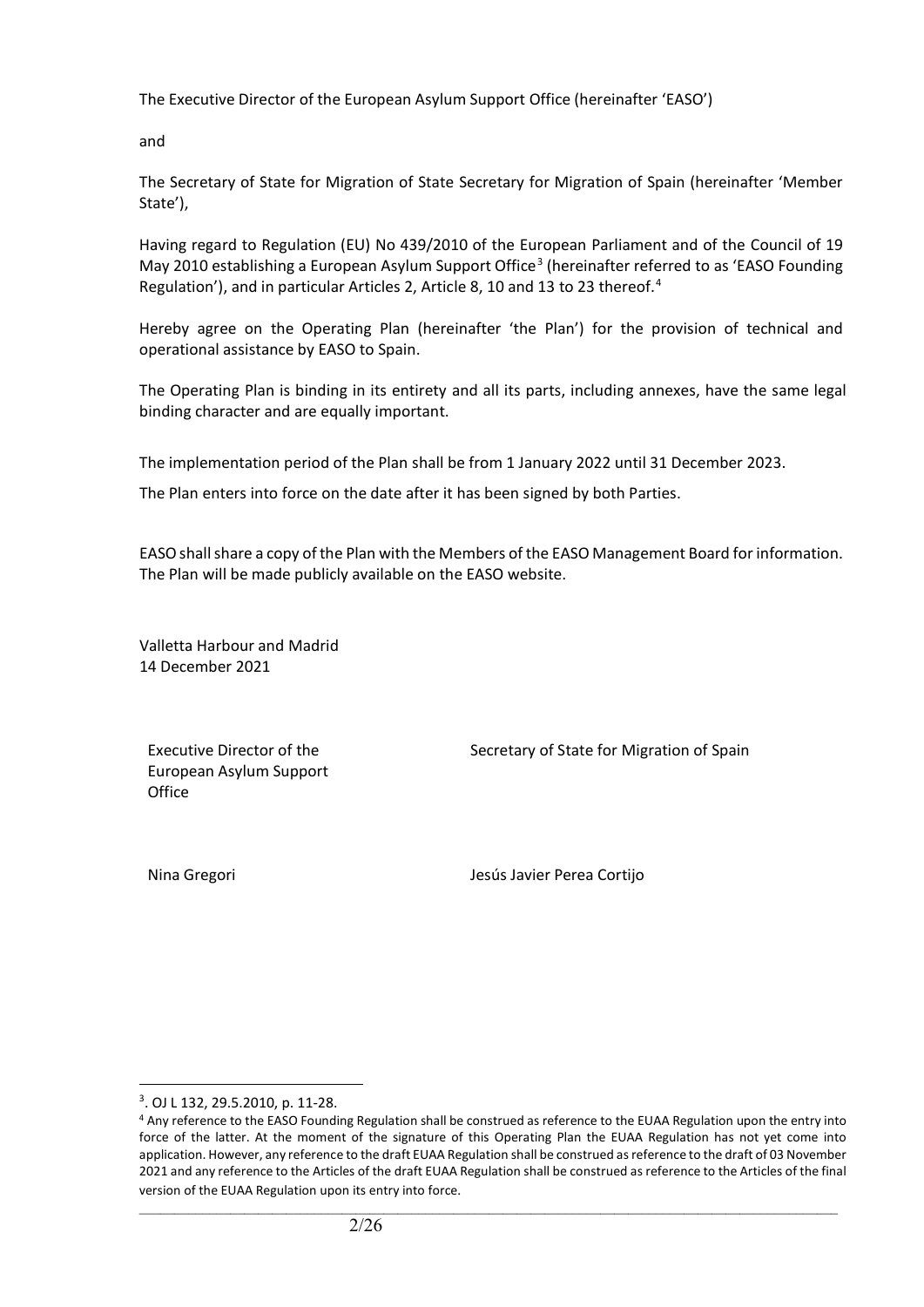## **1.0. INTRODUCTION**

An Operating Plan addresses the specific needs of the requesting Member State(s) with regards to:

• operational and technical needs of the Member State(s) whose asylum and/or reception systems are subject to disproportionate pressure;

And, upon the entry into force of the EUAA Regulation:

- operational and technical reinforcement needs of the Member State(s) facing disproportionate migratory challenges;
- the implementation of its(their) obligations under the Common European Asylum System (CEAS).

The Plan provides the framework for delivery of technical and operational assistance by the European Asylum Support Office, including the deployment of asylum support teams.

## **2.0. OPERATIONAL SITUATION, NEEDS ASSESSMENT AND OBJECTIVES**

Over the past few years Spain has been subject to yearly increase on the number of arrivals of applicants for international protection. For 2020 the number of arrivals amounted to 41,861 (being 96% sea arrivals and 4% land arrivals to Ceuta and /or Melilla), compared with 2019, during which the number of arrivals amounted to 32,[5](#page-2-0)13 (80% sea arrivals and 20% land arrivals)<sup>5</sup>.

From January to September 2021, 25,820 persons have arrived to Spain, representing 48% increase compared to the respective period in 2020. Irregular sea crossings remained also in high levels, amounting to 24,791 of the total number of arrivals, and registering a 55% increase compared to 2020. The main entry points by sea to Spain represent the Canary Islands, Almeria, Granada and Cadiz. Recent flows concern mainly persons from Algeria, Morocco, Mali, Guinea, Cote d'Ivoire and Senegal<sup>[6](#page-2-1)</sup>.

In the course of 2021, Spain has encountered various migratory and humanitarian crises that added extra pressure on the asylum and reception systems, requiring quick action from the authorities:

- **Situation in the Canary Islands.** By the end of September 2021, some 13,292 persons had arrived to the Canary Island since the beginning of the year and the numbers are expected to increase over the autumn months because of favourable ocean currents.
- **Situation in Ceuta.** In May 2021 over the course of 3 days**,** Ceuta received an unprecedented number of arrivals estimated at 9,000 persons.
- **Situation in Afghanistan.** A temporary care and reception facility was set up for Afghan citizens evacuated from Afghanistan at Torrejón Military Air Base (Madrid) in August 2021. By mid-October all evacuees had been relocated in the International Protection centres managed by the government in several Autonomous Communities (regions)

The collaboration between the Spanish Authorities and EASO started after a request from the Spanish authorities in 2020 that led to a joint needs assessment and the signature of a first Operating Plan – special support on reception to Spain for the period from December 2020 until December 2021.

The Needs Assessment conducted for 2022 was based on programmatic coherence, lessons learned from the first year of operations in Spain and the organisational component. Based on the operational situation and the recent migratory and humanitarian challenges posing persistent pressure on the reception systems of Spain, a needs assessment exercise was carried out in 2021 to define specific needs and inform the scope for continued operational and technical assistance by EASO to address the identified challenges.

<span id="page-2-0"></span><sup>5</sup> Spain sea and land arrivals 2020 Report, accessed 28/09/2021 a[t https://a2.unhcr.org/en/documents/details/84312](https://data2.unhcr.org/en/documents/details/84312)

<span id="page-2-1"></span> $\_$  ,  $\_$  ,  $\_$  ,  $\_$  ,  $\_$  ,  $\_$  ,  $\_$  ,  $\_$  ,  $\_$  ,  $\_$  ,  $\_$  ,  $\_$  ,  $\_$  ,  $\_$  ,  $\_$  ,  $\_$  ,  $\_$  ,  $\_$  ,  $\_$  ,  $\_$  ,  $\_$  ,  $\_$  ,  $\_$  ,  $\_$  ,  $\_$  ,  $\_$  ,  $\_$  ,  $\_$  ,  $\_$  ,  $\_$  ,  $\_$  ,  $\_$  ,  $\_$  ,  $\_$  ,  $\_$  ,  $\_$  ,  $\_$  , <sup>6</sup> UNHCR Weekly snapshot- Week 37, accessed 29/09/2021 at<https://data2.unhcr.org/en/documents/details/88789>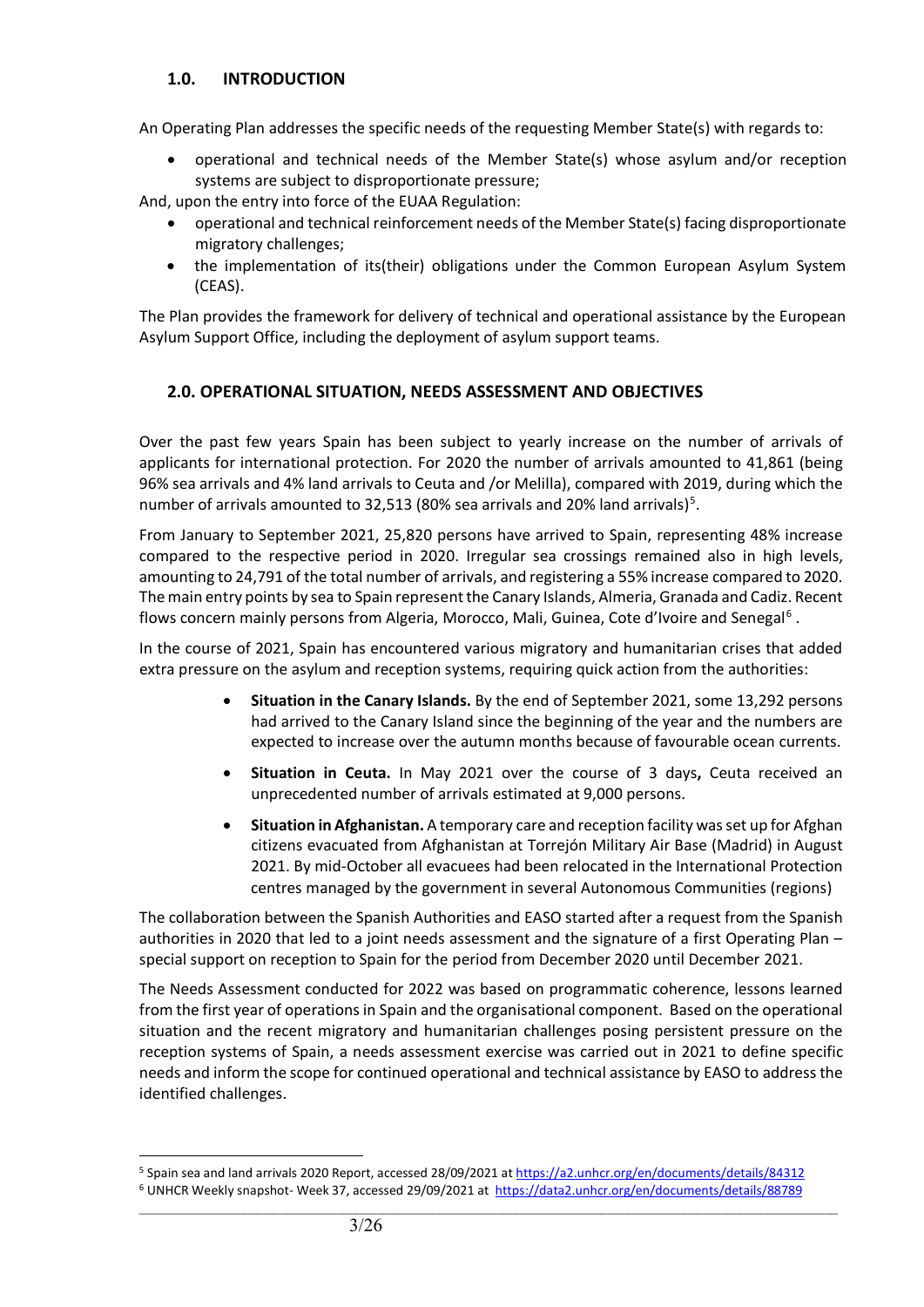In accordance with the operational situation and needs assessment described herewith, the Parties agree to pursue the achievement of the following operational objectives:

- **Expected Outcome 1:** Enhanced capacity of the National Reception Authorities to strategically define and implement a new reception model and reinforce overall institutional structures and processes.
- **Expected Outcome 2:** Enhanced capacity of the National Reception Authorities to offer standardised reception processes and procedures across the country.
- **Expected Outcome 3:** Enhanced capacity within the Spanish reception system through professional development and related training tools and materials.

The agreed outcomes shall be achieved through the implementation of the measures specified in Annex I to the Plan.

The designated Plan Coordinator(s), with the support of the Measure Coordinator(s) where relevant, shall follow up the implementation of the Plan through mechanisms and tools deemed appropriate by the implementing Parties, such as a joint quarterly steering committee or other.

The agreed measures may be subject to annual and/or ad-hoc reviews as necessary to ensure their continued relevance and added value.

## **3.0. MAIN NATIONAL PARTNERS**

| Organisation                                                                                                                                                                      | <b>Responsibilities</b>                                                                                                                                                                                                                                                                                                                                                                                                                                                                                                                                                                                                                                                                                  |
|-----------------------------------------------------------------------------------------------------------------------------------------------------------------------------------|----------------------------------------------------------------------------------------------------------------------------------------------------------------------------------------------------------------------------------------------------------------------------------------------------------------------------------------------------------------------------------------------------------------------------------------------------------------------------------------------------------------------------------------------------------------------------------------------------------------------------------------------------------------------------------------------------------|
| <b>Ministry of Inclusion, Social</b><br><b>Security and Migrations-</b><br>Ministerio de Inclusión,<br>Seguridad Social y<br>Migraciones (MISSM)<br>https://www.inclusion.gob.es/ | The basic organisational structure of the Ministry of Inclusion,<br>Social Security and Migration is established in Article 7.1(a).<br>Royal Decree 497/2020 of 28 of April 2020, and replaces the<br>former Ministry of Labour, Migration and Social Security. Article<br>21 of Royal Decree 139/2020 of 28 of January 2020 establishes<br>that the Ministry of Inclusion, Social Security and Migration is<br>responsible of the State Secretary for Migration in charge of<br>developing policies on foreigners, immigration and migration.<br>Royal Decree 286/2021 of 20 April 2021 amends the Royal<br>Decree 139/2020 and Royal Decree 497/2020 and stablishes a<br>new organisational structure. |
| <b>State Secretary for Migration-</b><br>Secretaría de Estado de<br>Migraciones (SEM)                                                                                             | Article 5 of Royal Decree 497/2020 establishes that the State<br>Secretary for Migration is responsible for developing policies on<br>foreigners, immigration and migration. Royal Decree 286/2021<br>amends Article 5 and establishes a new organizational structure<br>under the State Secretary for Migration, divided in two<br>Directorates General (Directorate-General for Migration and<br>Directorate-General for International Protection Programs and<br>Humanitarian Assistance) and three Sub-Directorates (Sub-<br>Directorate General for Migration Analysis, Sub-Directorate<br>General for Economic Management and European Funds and<br>Sub-Directorate General for Legal Affairs).    |
| Subdirección General de<br>Análisis Migratorio<br><b>Sub-Directorate General for</b><br><b>Migration Analysis</b>                                                                 | According to Royal Decree 286/2021 of 20 April 2021, the Sub-<br>Directorate General for Migration Analysis exercises its<br>functions for the General Secretariat of Inclusion and Social<br>Welfare Objectives and Policies and is responsible for:                                                                                                                                                                                                                                                                                                                                                                                                                                                    |

 $\_$  ,  $\_$  ,  $\_$  ,  $\_$  ,  $\_$  ,  $\_$  ,  $\_$  ,  $\_$  ,  $\_$  ,  $\_$  ,  $\_$  ,  $\_$  ,  $\_$  ,  $\_$  ,  $\_$  ,  $\_$  ,  $\_$  ,  $\_$  ,  $\_$  ,  $\_$  ,  $\_$  ,  $\_$  ,  $\_$  ,  $\_$  ,  $\_$  ,  $\_$  ,  $\_$  ,  $\_$  ,  $\_$  ,  $\_$  ,  $\_$  ,  $\_$  ,  $\_$  ,  $\_$  ,  $\_$  ,  $\_$  ,  $\_$  ,

The host Member State's main partners involved in the implementation of this Plan are the following: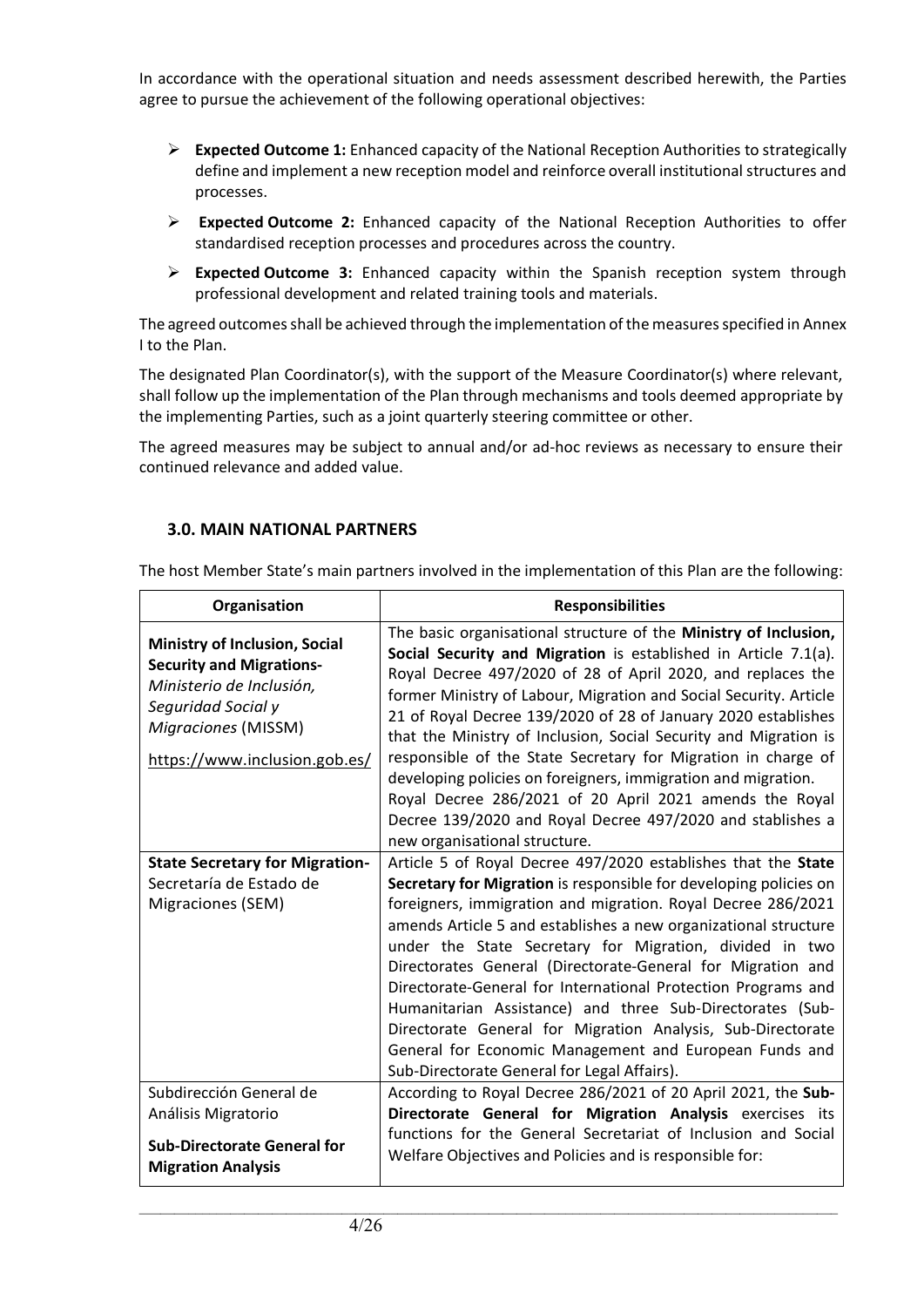| Organisation                                                                                                          | <b>Responsibilities</b>                                                                                                                                                                                                                                                                                                                                                                                                                                                                                                                                                                                                                                                                                                                                                                                                                                                                                                                                                                                                                                                                                                                                                                |
|-----------------------------------------------------------------------------------------------------------------------|----------------------------------------------------------------------------------------------------------------------------------------------------------------------------------------------------------------------------------------------------------------------------------------------------------------------------------------------------------------------------------------------------------------------------------------------------------------------------------------------------------------------------------------------------------------------------------------------------------------------------------------------------------------------------------------------------------------------------------------------------------------------------------------------------------------------------------------------------------------------------------------------------------------------------------------------------------------------------------------------------------------------------------------------------------------------------------------------------------------------------------------------------------------------------------------|
|                                                                                                                       | 1) the coordination of studies, reports and analysis on migration<br>policies and statistics, without prejudice to the functions of the<br>Spanish Observatory on Racism and Xenophobia.<br>2) the monitoring and analysis of the evolution of the cost and<br>quality of the programs and benefits, as well as the economic<br>planning, managed by the Secretary of State for Migration.<br>3) the proposal for regulatory reforms and management<br>procedures that allow better monitoring and supervision of the<br>services and benefits managed by the Secretary of State for<br>Migration.<br>4) the Secretariat of the Permanent Immigration Observatory, as<br>well as the support, advice and technical assistance to said<br>Observatory.                                                                                                                                                                                                                                                                                                                                                                                                                                  |
| Subdirección<br>General<br>de                                                                                         | According to Royal Decree 286/2021 of 20 April 2021, the Sub-                                                                                                                                                                                                                                                                                                                                                                                                                                                                                                                                                                                                                                                                                                                                                                                                                                                                                                                                                                                                                                                                                                                          |
| Gestión Económica y Fondos<br>Europeos                                                                                | Directorate General for Economic Management and European<br>Funds is responsible for:                                                                                                                                                                                                                                                                                                                                                                                                                                                                                                                                                                                                                                                                                                                                                                                                                                                                                                                                                                                                                                                                                                  |
| <b>Sub-Directorate General for</b><br><b>Economic Management and</b><br><b>European Funds</b>                         | 1) the planning of the actions of economic and organizational<br>content, report and proposal on the needs of human resources<br>and the coordination of the citizen information systems.<br>2) the preparation of the draft budget proposal within the scope<br>of the Secretary of State, the execution of the expenditure<br>budget and the monitoring of the budget execution.<br>3) the economic management of the expenditure files charged to<br>the credits of the Secretary of State, as well as the financial and<br>treasury management, including the authorization functions and<br>those inherent to the management of the paying funds attached<br>to the Secretary of state.<br>4) the preparation of the contracting files that are the<br>competence of the Secretary of State and the planning and<br>follow-up of administrative contracting charged to the credits<br>corresponding to the Secretary of State.<br>5) the internal coordination and monitoring of community funds<br>managed in the Secretary of State.<br>6) the management of the funds and action plans of the<br>European Union in matters of asylum, migration, integration and<br>inclusion. |
| Subdirección<br>General<br>de<br>Régimen Jurídico<br><b>Sub-Directorate</b><br>General<br>for<br><b>Legal Affairs</b> | According to Royal Decree 286/2021 of 20 April 2021, the Sub-<br>Directorate General for Legal Affairs is responsible for:<br>1) the preparation of regulatory projects and the preparation of<br>reports on matters related to immigration and emigration, as<br>well as the preparation of regulatory proposals related to the<br>preparation, approval, transposition and application of European<br>Union or international standards, in matters within its<br>competence, without prejudice to the powers of the General<br>Technical Secretariat and in coordination with it.<br>2) the elaboration of normative development instructions<br>directed to the organs of the General State Administration in the<br>territory, within their functional scope of competences.<br>3) technical support for participation in the field of the European<br>Union and other international organizations on migration                                                                                                                                                                                                                                                                    |
|                                                                                                                       | matters, as well as coordination, as a national contact point, of<br>the European Migration Network in Spain, without prejudice to                                                                                                                                                                                                                                                                                                                                                                                                                                                                                                                                                                                                                                                                                                                                                                                                                                                                                                                                                                                                                                                     |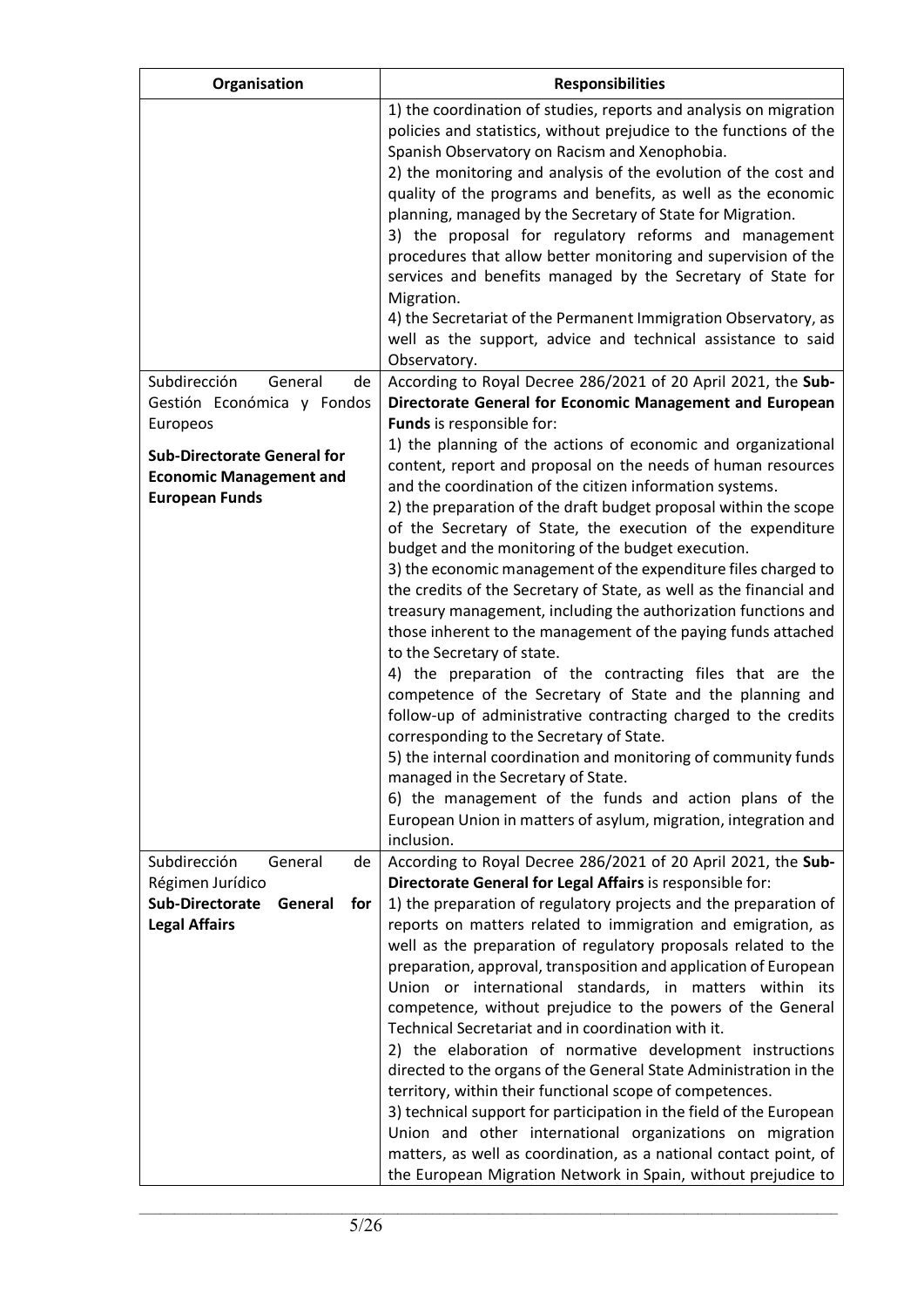| Organisation                                                    | <b>Responsibilities</b>                                                                                                          |
|-----------------------------------------------------------------|----------------------------------------------------------------------------------------------------------------------------------|
|                                                                 | the competences of the General Technical Secretariat in this                                                                     |
|                                                                 | regard and in coordination with it.                                                                                              |
| Dirección General de Programas                                  | Directorate-General for International Protection Programs and                                                                    |
| de Protección Internacional y                                   | Humanitarian Assistance replaces the former Directorate-                                                                         |
| Atención Humanitaria<br>Directorate-General<br>for              | General for Inclusion and Humanitarian Assistance (DGIAH). It is<br>divided in two Sub-Directorates: Sub-Directorate General for |
| <b>International</b><br>Protection                              | Programs and Sub-Directorate General for Emergencies and                                                                         |
| Humanitarian<br>Programs and                                    | <b>Migration Centres.</b>                                                                                                        |
| <b>Assistance</b>                                               | The main competences of the new Directorate are:                                                                                 |
|                                                                 | 1) the planning, development and management of the national                                                                      |
|                                                                 | reception system and humanitarian assistance programs.                                                                           |
|                                                                 | 2) the planning, development and management of the reception                                                                     |
|                                                                 | facilities.                                                                                                                      |
|                                                                 | 3) Management in cases of arrivals of third country nationals.                                                                   |
| Subdirección<br>General<br>de                                   | According to Royal Decree 286/2021 of 20 April 2021, the Sub-                                                                    |
| Programas                                                       | Directorate General for Programs is responsible for:                                                                             |
| Sub-Directorate<br>General<br>for                               | 1) the planning, development and management of the national                                                                      |
| <b>Programs</b>                                                 | system for the comprehensive reception and integration of<br>asylum seekers, refugees and other beneficiaries of international   |
|                                                                 | protection, stateless persons and people under the temporary                                                                     |
|                                                                 | protection regime.                                                                                                               |
|                                                                 | 2) the management of grants and collaboration with public and                                                                    |
|                                                                 | private entities whose activities are related to the reception and                                                               |
|                                                                 | integration.                                                                                                                     |
|                                                                 | 3) the planning, development and management of humanitarian                                                                      |
|                                                                 | assistance programs for immigrants and urgent intervention for                                                                   |
|                                                                 | exceptional situations.                                                                                                          |
|                                                                 | 4) the management of grants and collaboration with public and                                                                    |
|                                                                 | private entities whose activities are related to the protection of<br>migrant's human rights.                                    |
|                                                                 | 5) the development and management of voluntary return and                                                                        |
|                                                                 | family reunification programs and the reception and inclusion of                                                                 |
|                                                                 | migrants with a VISA for job search in close cooperation with the                                                                |
|                                                                 | General Secretariat for Inclusion and Social Welfare Objectives                                                                  |
|                                                                 | and Policies.                                                                                                                    |
| Subdirección<br>General<br>de                                   | According to Royal Decree 286/2021 of 20 April 2021, the Sub-                                                                    |
| Emergencias<br>Centros<br>de<br><b>V</b>                        | Directorate General for Emergencies and Migration Centres is                                                                     |
| <b>Migraciones</b>                                              | responsible for:                                                                                                                 |
| <b>Sub-Directorate</b><br>General<br>for                        | 1) the coordination and planning of emergency interventions in                                                                   |
| <b>Migration</b><br><b>Emergencies</b><br>and<br><b>Centres</b> | case of exceptional situations and humanitarian emergencies, in<br>collaboration, where appropriate, with the autonomous         |
|                                                                 | communities, Government Delegations and Sub-delegations,                                                                         |
|                                                                 | municipalities, as well as with public and private entities.                                                                     |
|                                                                 | agreement with other ministerial<br>2)<br>the<br>departments,                                                                    |
|                                                                 | autonomous communities, local entities and public and private                                                                    |
|                                                                 | entities of reception and inclusion interventions addressed to                                                                   |
|                                                                 | migrants, asylum seekers, refugees and other beneficiaries of                                                                    |
|                                                                 | international protection and, where appropriate, stateless                                                                       |
|                                                                 | persons and individuals under the temporary protection scheme,                                                                   |
|                                                                 | in coordination with the General Secretariat for Inclusion and                                                                   |
|                                                                 | Social Welfare Objectives and Policies.                                                                                          |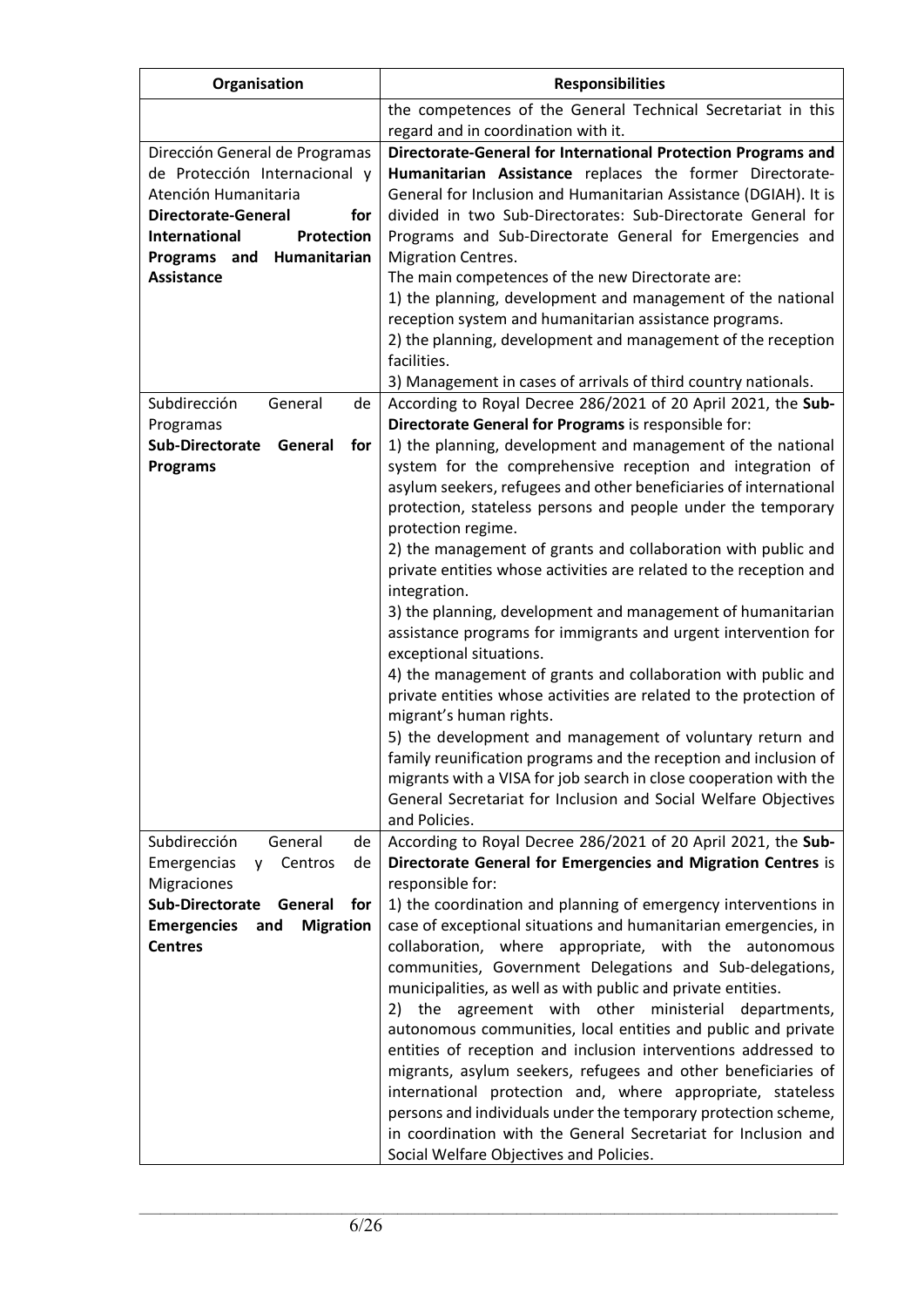| Organisation | <b>Responsibilities</b>                                             |
|--------------|---------------------------------------------------------------------|
|              | 3) the planning, management and monitoring of migration             |
|              | centres, as well as referrals from these centres to other resources |
|              | or programs.                                                        |
|              | 4) the management of movable assets and immovable resources         |
|              | for the migration centres, their inventory; the management of       |
|              | leases and, where appropriate, the adaptation and conservation      |
|              | of the centres for the reception of migrants and the maintenance    |
|              | of their facilities; as well as the planning, coordination,         |
|              | preparation and management of works projects that affect            |
|              | migration centres. 5) the proposal for the contracting of works,    |
|              | services and supplies necessary for the operation of the centres.   |

## **4.0 MONITORING AND EVALUATION FRAMEWORK**

EASO is implementing a structured Monitoring and Evaluation methodology allowing evidence-based measurement of progress, corrective action-taking and reflective reviews.

In terms of monitoring, EASO is making use of a number of tools developed in order to collect input from the implementation of the Plan and to guarantee feedback in real time.

Results from the monitoring activities shall be reported through mechanisms deemed appropriate by the implementing Parties, such as steering meetings or other.

Periodic or mid-term and final (ex-post) evaluations<sup>[7](#page-6-0)</sup> can be carried out in order to take stock of lessons learned and good practices. The evaluation(s) will be conducted in line with EASO's Evaluation Framework, which is based on the European Commission's Better Regulation methodological guidelines for evaluations. They may be performed externally through engagement of evaluation specialist(s), internally by EASO staff, or a hybrid approach.

In order to ensure completeness of evaluations and to take into account the views and feedback from the Parties involved, senior and other key persons from the National Authorities of the host Member State may be invited to interviews with the evaluators or to provide feedback by alternative means. The National Authorities shall commit to supporting the evaluation process and participating in such engagements with evaluators by mutually agreed appointments.

**Upon the entry into force of the EUAA Regulation:** An evaluation report on the results of the operational and technical measures shall be submitted to the Management Board on conclusion of an evaluation. The report on the final (ex post) evaluation will be due within 60 days from the end of the Plan. For transparency and accountability purposes, evaluation report(s) may be shared publicly on the Agency's website after internal checks have been made to ensure compliance with applicable provisions in Regulation (EU) No 201[8](#page-6-1)/1725<sup>8</sup> and Regulation (EU) No 104[9](#page-6-2)/2001<sup>9</sup>.

Other monitoring and evaluation deliverables, as applicable, shall be shared with the host Member State and communicated to the EASO governance structure (e.g. Management Board members and National Contact Points) where relevant.

<span id="page-6-0"></span><sup>7</sup> Should the EUAA Regulation enter into force during the term of the Plan, a final evaluation will be mandatory and subject to a prescribed deadline in line with the applicable Articles.

<span id="page-6-1"></span><sup>8</sup> Regulation (EU) 2018/1725 of the European Parliament and of the Council of 23 October 2018 on the protection of natural persons with regard to the processing of personal data by the Union institutions, bodies, offices and agencies and on the free movement of such data, and repealing Regulation (EC) No 45/2001 and Decision No 1247/2002/EC, (OJ L 295, 21.11.2018, p. 39).

<span id="page-6-2"></span> $\_$  ,  $\_$  ,  $\_$  ,  $\_$  ,  $\_$  ,  $\_$  ,  $\_$  ,  $\_$  ,  $\_$  ,  $\_$  ,  $\_$  ,  $\_$  ,  $\_$  ,  $\_$  ,  $\_$  ,  $\_$  ,  $\_$  ,  $\_$  ,  $\_$  ,  $\_$  ,  $\_$  ,  $\_$  ,  $\_$  ,  $\_$  ,  $\_$  ,  $\_$  ,  $\_$  ,  $\_$  ,  $\_$  ,  $\_$  ,  $\_$  ,  $\_$  ,  $\_$  ,  $\_$  ,  $\_$  ,  $\_$  ,  $\_$  , <sup>9</sup> Regulation (EC) No 1049/2001 of the European Parliament and of the Council of 30 May 2001 regarding public access to European Parliament, Council and Commission documents, (OJ L 145, 31.05.2001, p. 43).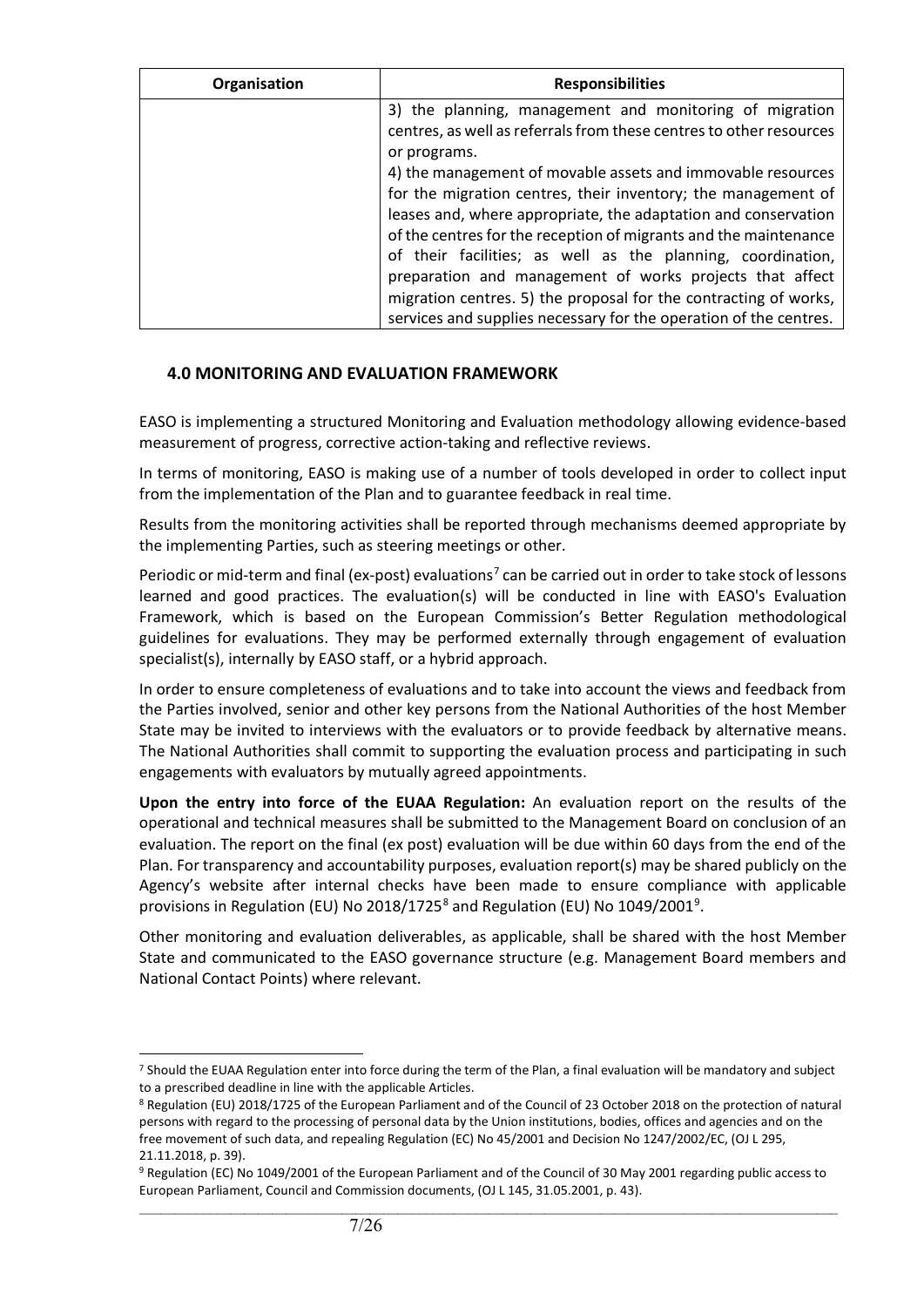## **5.0 LEGAL FRAMEWORK**

## **5.1 General legal basis for the Plan**

## **Current legal basis:**

The EASO Founding Regulation, in particular Article 2 (2) and (3), (4) and (5) thereof, foresees that EASO shall provide effective operational support to Member States subject to particular pressure on their asylum systems, drawing upon all useful resources at its disposal, which may include the coordination of resources provided by the Member States, as well as technical assistance in regard to the policy and legislation of the EU in all areas having a direct or indirect impact on asylum.

The definition of particular pressure on the asylum and reception system is laid down in Article 8 of the EASO Founding Regulation.

EASO may support the Member State(s) by coordinating action to help facilitate an initial analysis of asylum applications under examination by the competent national authorities (Article 10(a)), action designed to ensure that appropriate reception facilities can be made available by the Member States, in particular emergency accommodation, transport and medical assistance (Article 10(b), and other technical and operational assistance through the deployment of asylum support teams (Article 10(c)).

The operating arrangements of the deployment of the asylum support teams are governed by Chapter 3 of the EASO Founding Regulation, and in particular Articles 13 to 23.

## **Legal basis upon the entry into force of the EUAA Regulation:**

Regulation (EU) No 439/2010 shall be replaced for Member States bound by the EUAA Regulation in accordance with Article 72 of the draft EUAA Regulation. Regulation (EU) No 439/2010 shall be repealed with effect from the date of entry into force of the EUAA Regulation and the present operating plan shall be implemented in accordance with the Articles 1, 2, 3, 16 to 20 and 23 to 28 of the draft EUAA Regulation.

## **5.2. Legal framework applicable to the Plan**

EASO activities performed in the context of the operational and technical assistance as identified in this Plan are in principle governed by EU law, complemented, where appropriate, by the national law of the host Member State. This includes, inter-alia, the safety and security of persons and assets participating in those EASO activities.

## **5.3. Lawfulness and Respect for Fundamental Rights**

This Plan shall be implemented by the Parties in full compliance with the applicable law, and with full respects to human dignity. This includes, inter alia, the Charter of Fundamental Rights of the European Union, as well as the Convention Relating to the Status of refuges of 1951.

Any person contributing to EASO operational support activities and taking part in the implementation of the Plan shall respect the applicable International law, European Union law and the national law of the host Member State. They shall maintain the highest standards of integrity and ethical conduct, professionalism, respect and promotion of fundamental rights and international protection.

They are to act responsibly and proportionally to the agreed objectives. Whilst carrying out supporting functions, all personnel must not discriminate persons on grounds of sex, race, religion, ethnic origin, age or sexual orientation. All persons are expected to treat every person with courtesy, respect and due consideration for the nature of any legitimate activity in which they are engaged. To perform their duties properly, they shall serve the public interest and refrain from any activities which could undermine or compromise their independence and the appropriate performance of their duties.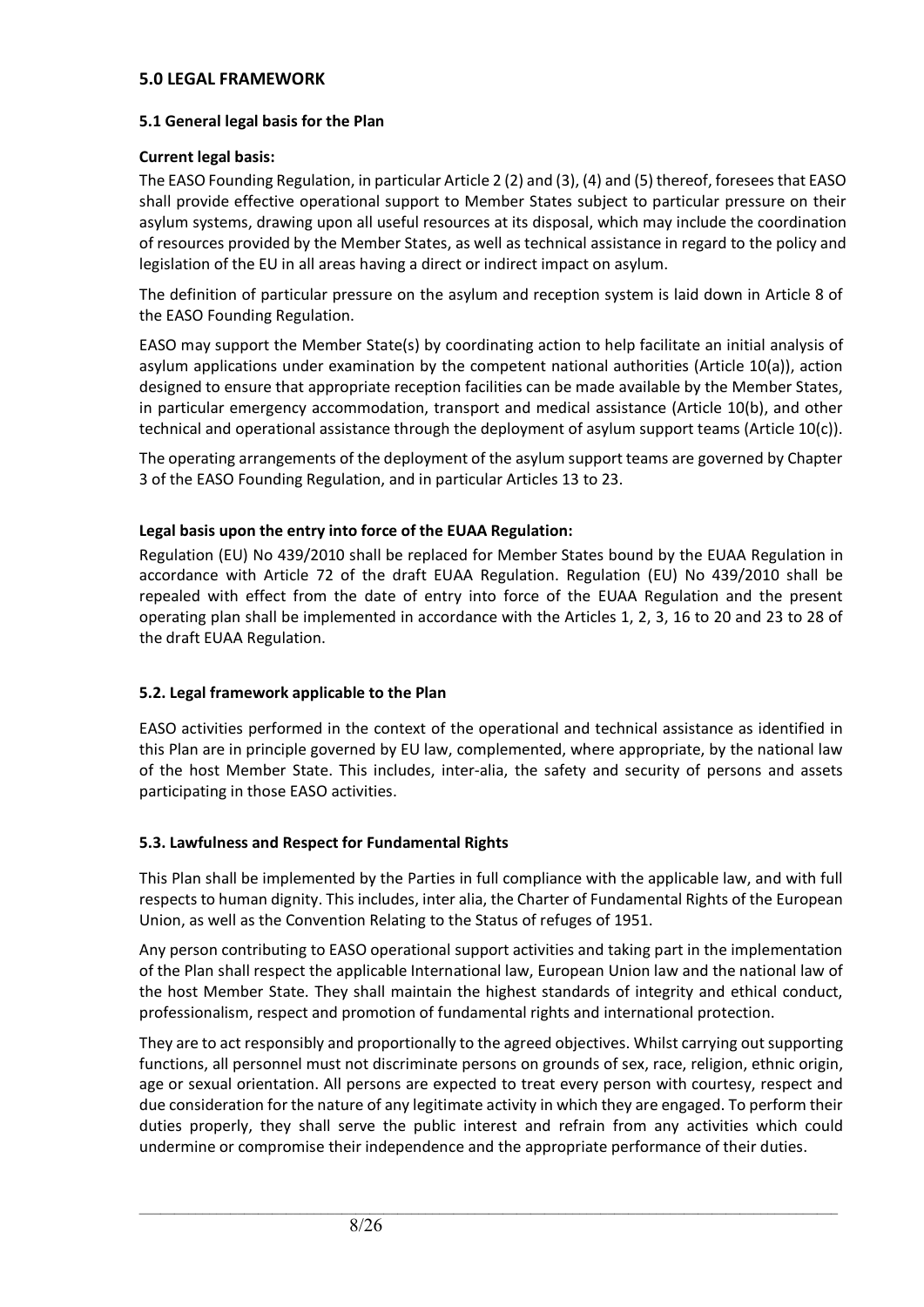During the implementation of this Plan, all personnel must apply a zero-tolerance attitude with respect to the infringement of fundamental human rights.

This obligation is particularly important when dealing with persons who are in need of international protection. To that end, participants in EASO operational support under this Plan shall comply and act in accordance with the 'EASO Code of Conduct for persons participating in EASO operational support activities'. Participants in operational support activities will be requested to sign a declaration on compliance with the EASO Code of Conduct.

Participants in EASO's operational activities who have reason to believe that a violation of the EASO Code of Conduct has occurred or is about to occur, are obliged to report the matter to the Executive Director of EASO and to the Host Member State Coordinator for the Plan via the appropriate channel: [complaints\\_operations@easo.europa.eu.](mailto:complaints_operations@easo.europa.eu) Such an incident is to be reported using the **Incident Report Form (Annex II)**.

#### **Upon the entry into force of the EUAA Regulation:**

In this respect, upon the entry into force of the EUAA Regulation (and pursuant to Article 49 of the current draft thereof), a Fundamental Rights Officer shall be appointed by the Management Board from a selection of candidates proposed by the Executive Director and shall be responsible for ensuring the Agency's compliance with fundamental rights in the context of its activities and promoting the respect of fundamental rights by the Agency. The Fundamental Rights Officer shall also be in charge of implementing the complaints mechanism $10$ .

Also upon the entry into force of the EUAA Regulation, any person who is directly affected by the actions of experts in the asylum support teams, and who considers that his or her fundamental rights have been breached due to those actions, or any party representing such a person, may submit a complaint in writing to the Agency through the complaints mechanism<sup>[11](#page-8-1)</sup>, set up by the Agency.

## **5.4. Confidentiality, Public Access to Documents and Data Protection, Intellectual property rights**

Without prejudice to the public right of access to documents, as laid down in Regulation (EC) 1049/2001<sup>[12](#page-8-2)</sup> and the EASO implementing rules on access to documents<sup>[13](#page-8-3)</sup>, all versions of this document shall be made available to the competent authorities in each EU Member State, as well as the associate countries, Iceland, Liechtenstein, Norway and Switzerland.

EASO and the host Member State shall consult each other on any requests for public access to documents relating to this Plan and treat such requests in accordance with Regulation (EC) 1049/2001 or the respective national law, whichever is applicable.

Personal data will be processed in accordance with Regulation (EC) 2018/1725 of the European Parliament and of the Council of 23 October 2018 on the protection of natural persons with regard to the processing of personal data by the Union institutions, bodies, offices and agencies and on the free movement of such data. The current Plan also takes into account the General Data Protection Regulation as updated in May 2018<sup>[14](#page-8-4)</sup> with a Corrigendum to the 2016/679 Regulation on the protection of natural persons with regard to the processing of personal data and on the free movement of such data, and repealing Directive 95/46/EC (Data Protection Directive), which is applicable to stakeholders at national level.

Whenever personal data is processed by EASO within the activities agreed in the current Plan, EASO will act as data processor on behalf of the competent authorities of the host Member State, following

<span id="page-8-0"></span><sup>&</sup>lt;sup>10</sup> As soon as it is established in the EUAA, following the entry into force of the EUAA Regulation.

<span id="page-8-1"></span><sup>&</sup>lt;sup>11</sup> As soon as it is established in the EUAA, after coming into application of the EUAA Regulation.

<span id="page-8-2"></span><sup>&</sup>lt;sup>12</sup> Regulation (EC) 1049/2001 of the European Parliament and of the Council of 30 May 2001, regarding public access to European Parliament, Council and Commission documents

<span id="page-8-3"></span><sup>&</sup>lt;sup>13</sup> Decision No. 6 of the Management Board of EASO of 20 September 2011 laying down practical arrangements regarding public access to the documents of EASO

<span id="page-8-4"></span><sup>14</sup> Corrigendum, OJ L 127, 23.5.2018, p. 2 ((EU) 2016/679)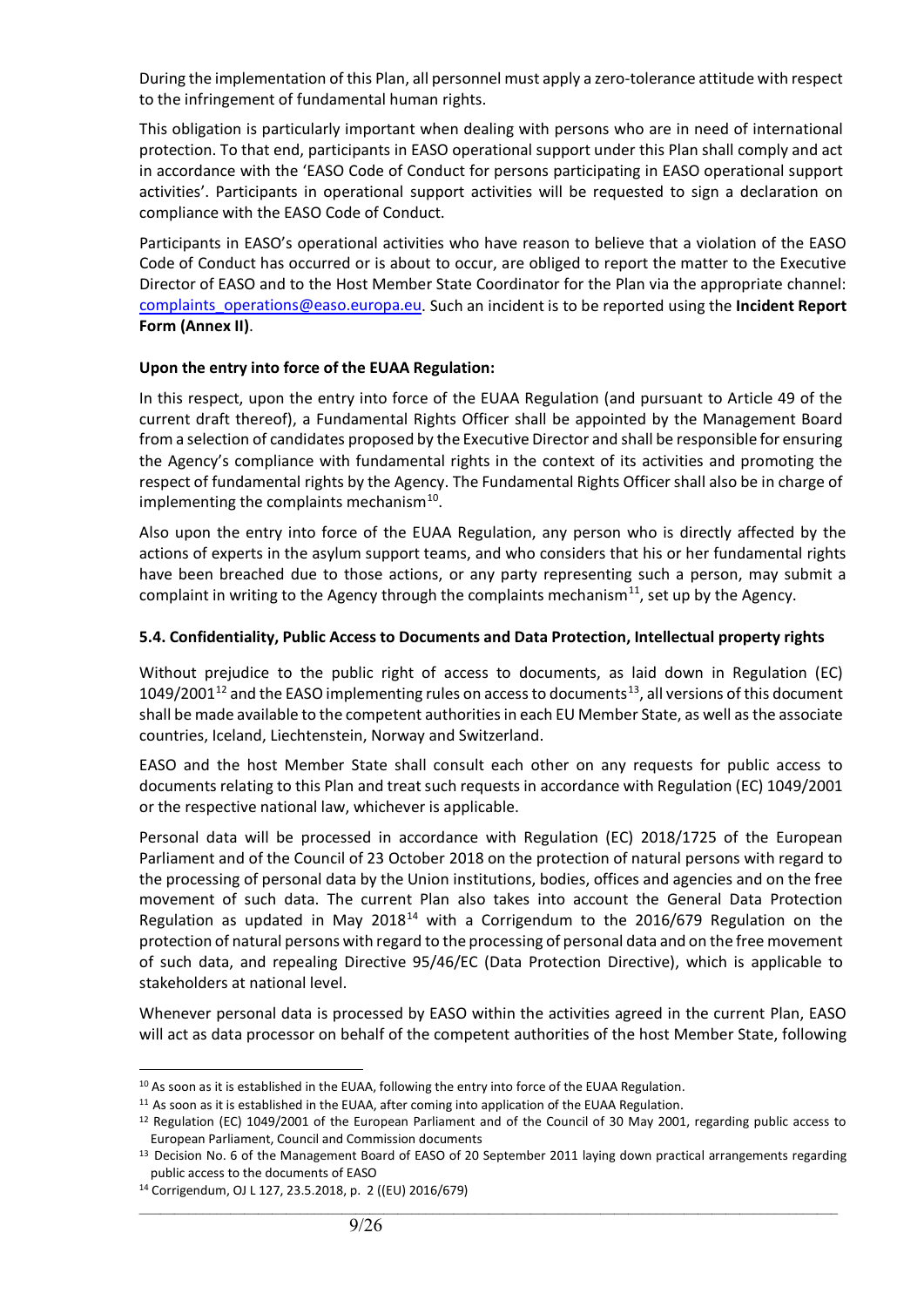the applicable EU and national laws and regulations, as well as the instructions received from the Host Member State as the data controller.

In order to perform their tasks in accordance with this Plan, participants to activities under this Plan are only allowed to access the data bases mentioned below, under section 6.

EASO will implement the necessary technical and organisational measures to ensure the security and confidentiality of the personal data it processes taking into account possible additional instructions received from the host Member State. This is to prevent any unauthorised disclosure of or access to this information.

The host Member State agrees that any personal data obtained in the course of the implementation of the Plan and by any EASO personnel working on behalf of the Member State authorities can be processed in the EASO IT systems, including cloud-based systems, exclusively under the instructions of the Member State and until an alternative system exists that can substitute the processing system used by EASO.

The host Member State also agrees to indicate a contact point in view of its role as a data controller for any data processed by EASO on behalf of the national authorities of the host Member State.

All rights in any writings or other work produced by members of asylum support teams shall be the property of EASO and/or the European Union, where such writings or work relate to activities undertaken in the context of the Plan. EASO and/or the Union acquires irrevocably ownership of the results and of all intellectual property rights, such as copyright and any other intellectual or industrial property rights, on the materials produced specifically for EASO under the Plan and incorporated in such works, without prejudice, however, to the specific rules concerning pre-existing rights on preexisting materials or other detailed rules contained in Framework Contracts concluded by EASO for purposes related to the implementation of this Plan. Selected deliverables developed under this Plan may be published.

## **5.5. Civil and criminal liability of members of the Asylum Support Team**

Articles 21 and 22 of the EASO Founding Regulation will be applicable to all members of the asylum support teams deployed in the host Member State.<sup>[15](#page-9-0)</sup>

#### **5.6. Non-substantial changes during implementation**

The Plan aims to provide effective and flexible support to the identified needs of the host Member State. Therefore, the foreseen activities will be implemented in consideration of the changing circumstances which may occur in the international protection and reception systems in the Member States or on the ground, as well as in the context of the availability of financial resources and experts.

The implementation of measures and delivery of technical and operational assistance foreseen in the Plan may be subject to non-substantial changes that may be accommodated within the objectives of a measure, so long as they do not affect the overall EASO budget, do not require an amendment to or adaptation of the Plan, and that the host Member State is timely informed in writing.

Changes required to the agreed Input(s) and Output(s) in the framework of the Plan shall as a general rule be considered non-substantial, unless such changes require significant additional resources which cannot be accommodated within the overall EASO budget, as well as when they impact on and/or require an amendment of the agreed Outcome(s).

#### **5.7. Amendments to the Plan**

<span id="page-9-0"></span> $\_$  ,  $\_$  ,  $\_$  ,  $\_$  ,  $\_$  ,  $\_$  ,  $\_$  ,  $\_$  ,  $\_$  ,  $\_$  ,  $\_$  ,  $\_$  ,  $\_$  ,  $\_$  ,  $\_$  ,  $\_$  ,  $\_$  ,  $\_$  ,  $\_$  ,  $\_$  ,  $\_$  ,  $\_$  ,  $\_$  ,  $\_$  ,  $\_$  ,  $\_$  ,  $\_$  ,  $\_$  ,  $\_$  ,  $\_$  ,  $\_$  ,  $\_$  ,  $\_$  ,  $\_$  ,  $\_$  ,  $\_$  ,  $\_$  , <sup>15</sup> Reference to Articles 21 and 22 of the EASO Founding Regulation shall be construed as reference to Articles 26 and 27 of the draft EUAA Regulation.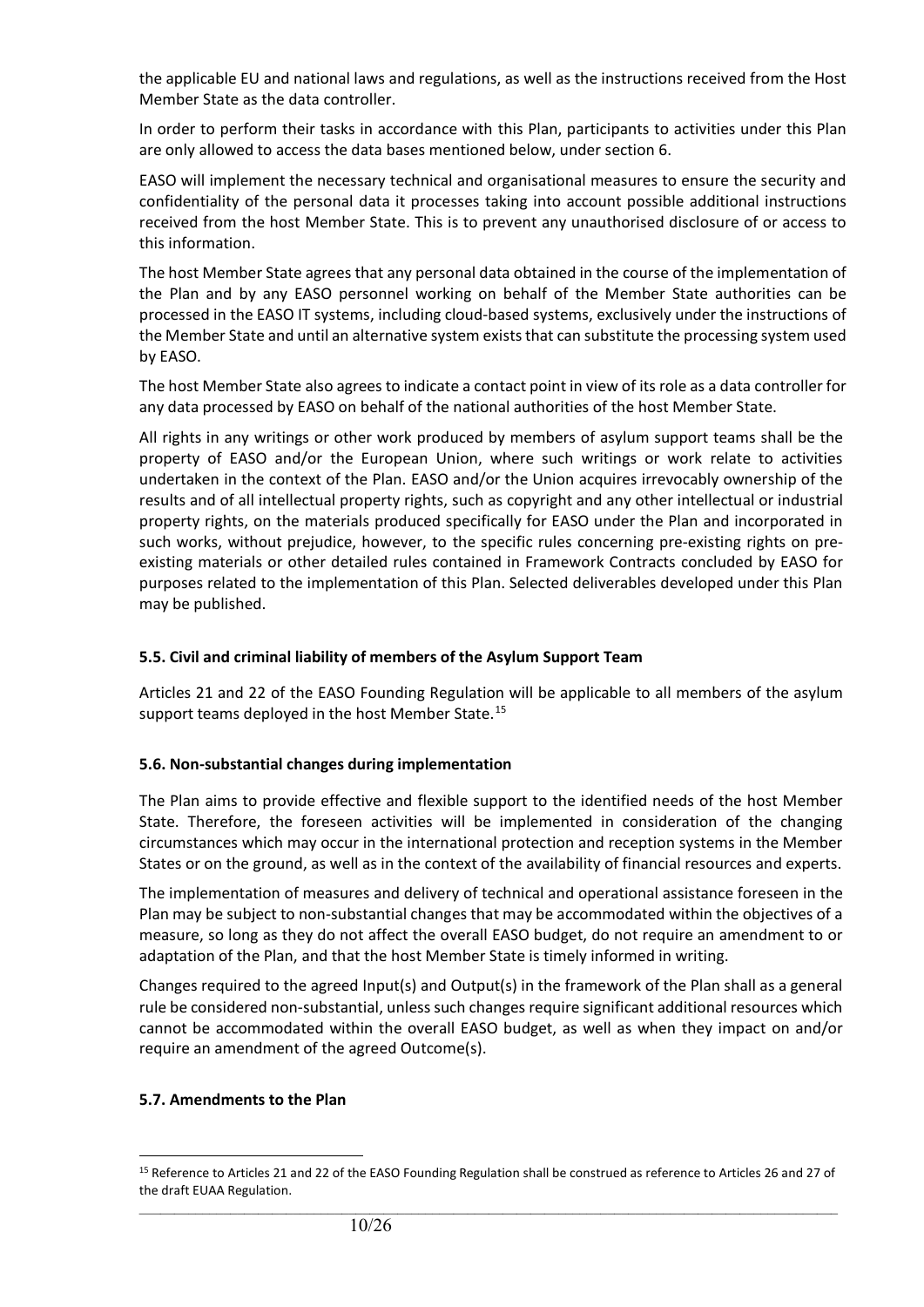Any changes that prove to require an amendment to or adaptation of the Plan, shall be agreed in writing between the Executive Director of EASO and the host Member State in line with Article 18(2) of the EASO Founding Regulation.<sup>[16](#page-10-0)</sup>

Changes to agreed Outcome(s) shall as a general rule be considered substantial changes and will be subject to an amendment.

#### **5.8. Suspension of measures and/or the Plan implementation**

After the entry into force of the EUAA Regulation, the Executive Director shall, after informing the host Member State, suspend or terminate, in whole or in part, the deployment of the asylum support teams if the conditions to carry out the operational and technical measures are no longer fulfilled or if the Plan is not respected by the host Member State or if, after consulting the Fundamental Rights Officer, it considers that there are breaches of fundamental rights or international protection obligations by the host Member State that are of a serious nature or are likely to persist.<sup>[17](#page-10-1)</sup>

## **6.0 IMPLEMENTATION AND COORDINATION STRUCTURE**

This chapter describes the various conditions for and aspects of support to the authorities of the host Member State in the framework of the Plan.

#### **6.1. Organisational Pre-Conditions**

#### **The host Member State will:**

- designate an overall Plan Coordinator, as well as a specific Measure Coordinator for each measure stipulated in the Plan.
- grant appropriate access rights for the members of asylum support teams and EASO representatives to all relevant databases and provide the relevant parties with the required information and data in the context of the implementation of this Plan.
- facilitate the provision of appropriate working space.

Every effort shall be made by the Parties to provide suitable working conditions and, where required, working place for the participants in the activities implemented in the framework of the Plan.

Minimum working and security conditions are considered as organisational pre-conditions.

As far as operationally feasible, and where relevant, the working files shall be made available by the host Member State in English (unless otherwise agreed).

The host Member State shall provide EASO with information on the implementation of the Plan through timely input to the Early warning and Preparedness System and the delivery of tailored information on the execution of measures agreed in the Plan.

#### **EASO will:**

- designate an overall Plan Coordinator (also referred to as Union Contact Point in accordance to Article 20 of EASO Regulation), as well as a specific Measure Coordinator for each measure stipulated in the Plan.
- provide technical support to experts participating in this Plan with the aim of ensuring that all deliverables make good use of the expertise and information already available to EASO.

<span id="page-10-0"></span><sup>&</sup>lt;sup>16</sup> Reference to Article 18(2) of the EASO Founding Regulation shall be construed as reference to Article 18(5) of the draft EUAA Regulation.

<span id="page-10-1"></span> $17$  In accordance with Article 18(6)(c) of the draft EUAA Regulation.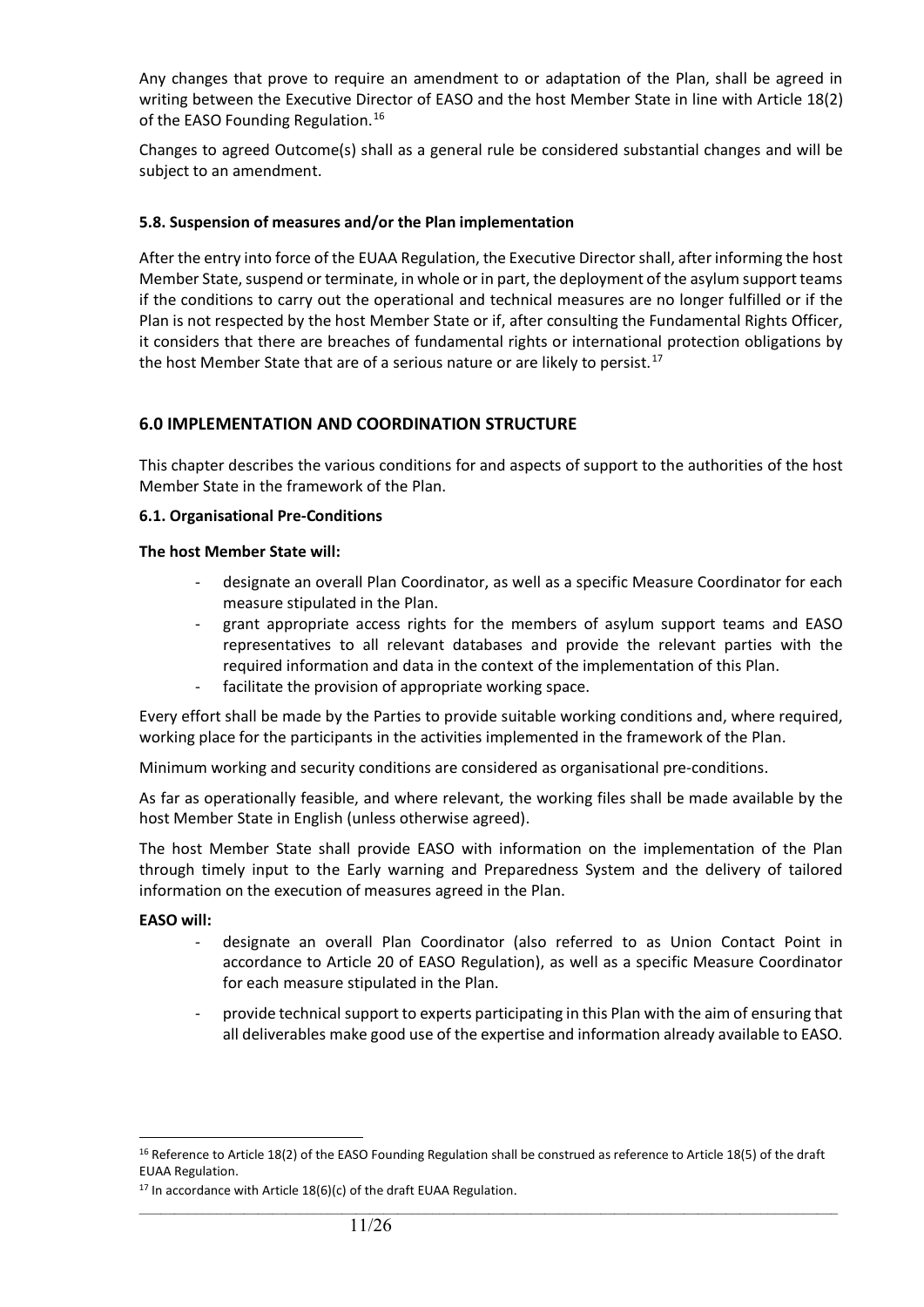provide the technical equipment required for the work of the asylum support teams and reimburse costs incurred by persons participating in the support activities deployed by EASO in the framework of this Plan, according to the applicable EASO rules.

## **6.2. Conditions for Deployment**

General rules and conditions for deployment are published on the following platforms, which the experts/asylum support team members are obliged to consult:

- EASO Operational Deployment Management System (ODMS)
- EASO country-specific operations platforms. These platforms are made available to members of asylum support teams upon their deployment, allowing for preparation for deployment and daily implementation of their tasks.
- Other appropriate communication tools may be used as necessary.

The platforms contain relevant information, such as:

- $\circ$  special instructions for the members of asylum support teams, including databases that they are authorised to consult.
- o description of specific tasks, workflows and procedures, as relevant.
- $\circ$  location in the host Member State where the asylum support teams will be deployed.
- $\circ$  logistical arrangements including information on working conditions, practical information concerning location of deployment and related workflows, etc.
- $\circ$  equipment that members of asylum support teams may carry in the host Member State, transport and other logistics.
- o other specific instructions and provisions as necessary.

Relevant thematic pages of the EASO Information and Documentation System concerning the asylum and reception system of the host Member State, including information on relevant practices, legislation, case law and statistical background may be consulted.

The host Member State shall contribute to information concerning its asylum and reception systems, including information on relevant practices, legislation, case law and statistical background.

The host Member State and EASO will provide experts with information on the general state of play with regard to the procedures for international protection and reception in the host Member State and specific information about the state of play of the deliverables as necessary for the specific measures on a continuous basis. Specific asylum support team deployment details may be provided under each measure, where relevant.

#### **6.3. Composition of asylum support teams**

#### **Under the EASO Founding Regulation**:

The asylum support teams may consist of the following categories of resources, being members of the asylum support teams:

- a) Member States experts, i.e. experts made available through contributions to the Asylum Intervention Pool by EU Member States via national expert pools on the basis of defined profiles, in accordance with Article 15 of the EASO Founding Regulation.
- b) Associate Countries experts, i.e. experts considered to be Member States experts, made available through contributions to the Asylum Intervention Pool by associate countries referred to in Article 49 of the EASO Founding Regulation, with which the European Union has an arrangement in place on the modalities of its participation in EASO's work. Currently such arrangements have been concluded with the Kingdom of Norway, the Principality of Liechtenstein, the Swiss Confederation, and the Republic of Iceland.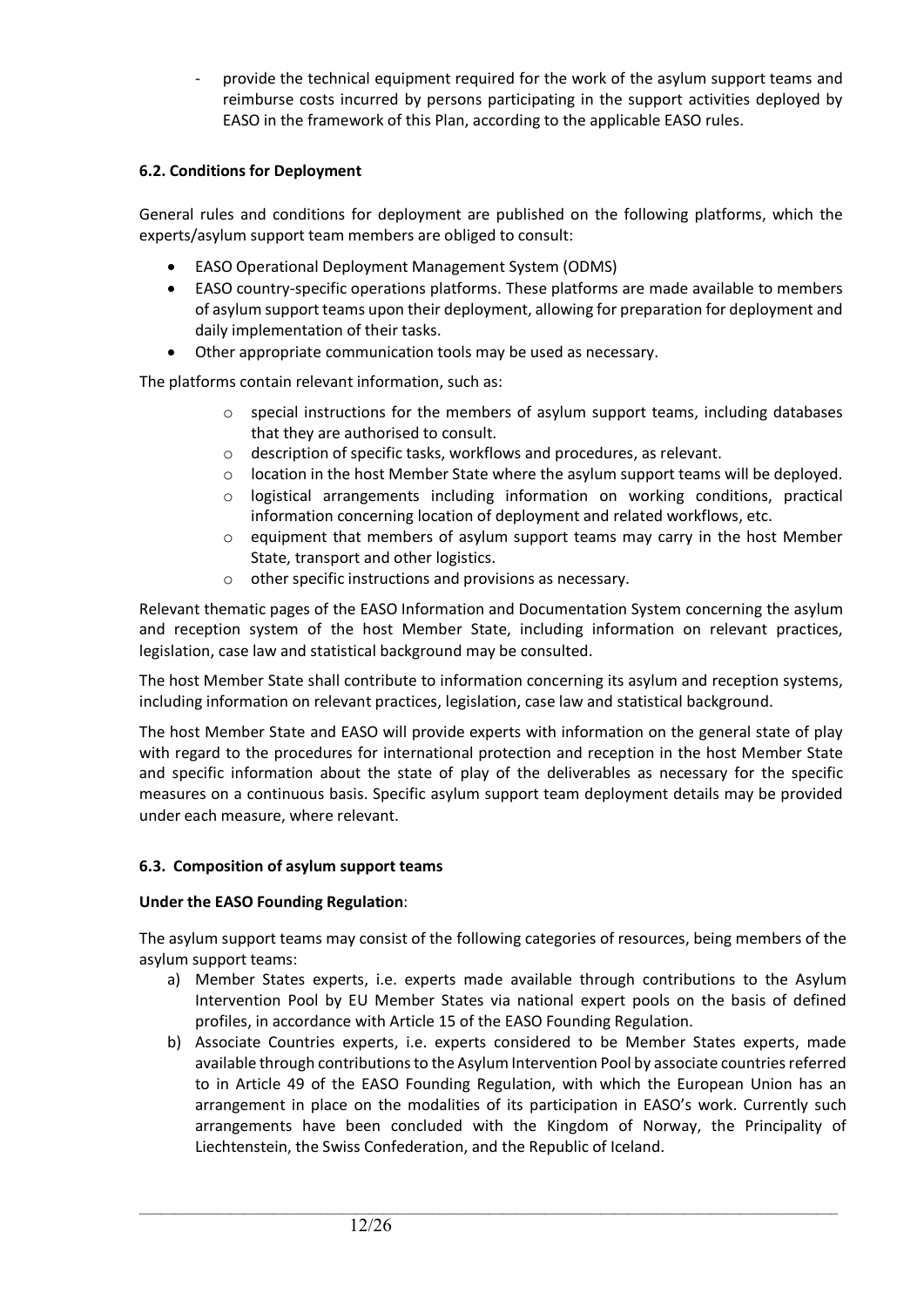- c) Individual experts, i.e. experts considered to be Member States experts, made available through contributions to the Asylum Intervention Pool by EU Member States via national expert pools on the basis of defined profiles, in accordance with Article 15 of the EASO Founding Regulation, but whereby the Member State does not have an employment relationship with the individual expert.
- d) EASO staff members, i.e. statutory staff employed by the Agency (temporary and contract staff) subject to the Staff Regulations of Officials and the Conditions of Employment of Other Servants of the European Union<sup>[18.](#page-12-0)</sup>
- e) Seconded National Experts (SNEs), i.e. experts employed by a national, regional or local public administration of an EU Member State or an associate country or by a public inter-governmental organisation and seconded to the Agency<sup>[19](#page-12-1)</sup> for the provision of support to its operational activities.
- f) Experts on contract, i.e. individuals providing services in relation to the Plan upon conclusion of a public contract between the Agency and the legal entity with which these individuals have an employment and/or contractual relationship, including temporary agency workers, or with remunerated external experts in line with Article 93 of EASO Financial Regulation<sup>[20](#page-12-2)</sup>.

The implementation of the Plan shall be based on the common understanding that the provision of resources, other than EASO (statutory) staff, to be deployed for the purposes described above can under no circumstances lead per se to the establishment of an employment relationship between EASO and the members of the asylum support teams, nor, in the case of embedded experts on contract, between these experts and the national authorities to which they may be assigned as per the embedded model described below. Throughout the duration of the deployment of the asylum support teams in the activities undertaken in the context of the present Plan, the employer of the asylum support team members is and remains their employer.

## **Upon the entry into force of the EUAA Regulation**:

The asylum support teams may be composed of the following resources:

- i. The Agency's staff members, i.e. statutory staff employed by the Agency subject to the Staff Regulations of Officials and the Conditions of Employment of Other Servants of the European Union $21$ .
- ii. Member States experts, including Member State experts made available through the Asylum Reserve Pool.
- iii. Associate Countries experts, i.e. experts made available through contributions to the Asylum Intervention Pool by associate countries referred to in Article 34 of the draft EUAA Regulation, with which the European Union has an arrangement in place on the modalities of its participation in EASO's work.
- iv. Seconded National Experts (SNEs), i.e. experts employed by a national, regional or local public administration of an EU Member State or an associate country or by a public inter-governmental organisation and seconded to the Agency<sup>[22](#page-12-4)</sup> for the provision of support to its operational activities.
- v. Other experts not employed by the Agency: Experts on contract, i.e. individuals providing services in relation to the Plan upon conclusion of a public contract between the Agency and the legal entity with which these individuals have an employment and/or contractual relationship, including

<span id="page-12-1"></span><span id="page-12-0"></span><sup>19</sup> By virtue of Decision No 01 of the Management Board of EASO of 25 November 2010 laying down rules on the secondment of national experts (SNE) to the European Asylum Support Office (ref. number: EASO/MB/2010/03).

<span id="page-12-3"></span><sup>21</sup> As laid down by Council Regulation (EEC, Euratom, ECSC) No 259/68, OJ L 56, 4.3.1968, p.1.

<sup>&</sup>lt;sup>18</sup> As laid down by Council Regulation (EEC, Euratom, ECSC) No 259/68, OJ L 56, 4.3.1968, p.1

<span id="page-12-2"></span><sup>&</sup>lt;sup>20</sup> Article 93 of Management Board Decision No 54 of 14 August 2019 on the EASO Financial Regulation (as amended by Management Board Decision No 74 of 28 July 2021). The MB Decision nr 54 of 14 August 2019 remains in force despite EASO being replaced by the EUAA. Any references in the EASO Financial Regulation to 'EASO' or the 'EASO Regulation', should therefore be construed as references to the 'EUAA' or equivalent provisions in the 'EUAA Regulation', respectively.

<span id="page-12-4"></span> $\_$  ,  $\_$  ,  $\_$  ,  $\_$  ,  $\_$  ,  $\_$  ,  $\_$  ,  $\_$  ,  $\_$  ,  $\_$  ,  $\_$  ,  $\_$  ,  $\_$  ,  $\_$  ,  $\_$  ,  $\_$  ,  $\_$  ,  $\_$  ,  $\_$  ,  $\_$  ,  $\_$  ,  $\_$  ,  $\_$  ,  $\_$  ,  $\_$  ,  $\_$  ,  $\_$  ,  $\_$  ,  $\_$  ,  $\_$  ,  $\_$  ,  $\_$  ,  $\_$  ,  $\_$  ,  $\_$  ,  $\_$  ,  $\_$  , <sup>22</sup> Decision No 01 of the Management Board of EASO of 25 November 2010 laying down rules on the secondment of national experts (SNE) to the European Asylum Support Office (ref. number: EASO/MB/2010/03).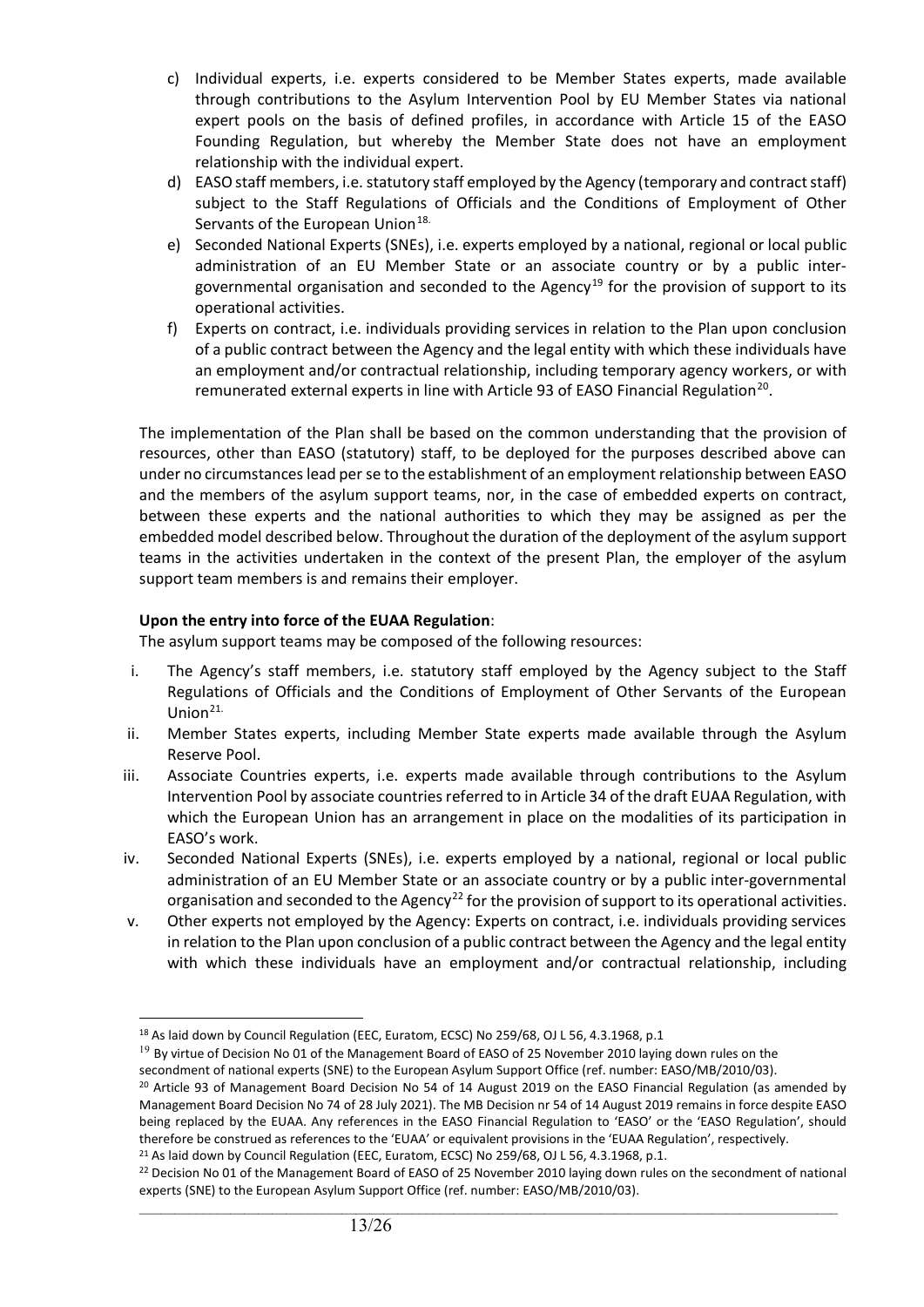temporary agency workers, or with remunerated external experts in line with Article 93 of EASO Financial Regulation $^{23}$  $^{23}$  $^{23}$ .

The implementation of the Plan shall be based on the common understanding that the provision of resources, other than EUAA (statutory) staff, to be deployed for the purposes described above can under no circumstances lead *per se* to the establishment of an employment relationship between EUAA and the members of the asylum support teams, nor, in the case of embedded experts on contract, between these experts and the national authorities to which they may be assigned as per the embedded model described below. Throughout the duration of the deployment of the asylum support teams in the activities undertaken in the context of the present Plan, the employer of the asylum support teams members is and remains their employer.

## **6.4. Implementation modalities - the embedded model**

In accordance with Chapter 3 of EASO Regulation<sup>[24](#page-13-1)</sup>, the Support Office may coordinate the necessary technical and operational assistance to the requesting Member State or Member States and the deployment, for a limited time, of an asylum support team in the territory of that Member State or those Member States.

The notion of the 'embedded model' represents an integrated approach to the implementation of the Plan, applicable exclusively with regard to experts on contract, including remunerated external experts. In accordance with this model, experts on contract deployed as members of asylum support teams, are embedded within the structure of the respective national authorities to ensure utmost efficiency, quality and sustainability of the anticipated results. In practice, those experts on contract are seconded by EASO to national authorities of the host Member State and therefore perform their assignment(s) on the premises of the relevant national authorities (e.g. the National Asylum Service). In such cases, a coordination mechanism shall be agreed by the Parties to oversee both the overall implementation of the Plan at national level and its implementation at local level (i.e. in the respective location of the host Member State) or for the respective measure foreseen in the Plan, including with regard to the allocation and the administration of resources. For this purpose, detailed administrative

and reporting workflows and procedures related to the provision and management of 'embedded' resources and reflecting respective roles and responsibilities shall be established and agreed upon in writing between EASO and the host Member State. In setting up the aforementioned coordination mechanism, the following rules must be complied with as a minimum:

(a) EASO shall duly advise the employers of the experts on contract or the remunerated external experts themselves of their envisaged secondment to the national authorities of the host Member State before such secondment takes place.

(b) The national authority shall clearly acknowledge that they endorse the obligations and responsibilities pertaining to them as hosting authority vis-à-vis the experts on contract seconded to them.

(c) The national authority is responsible for ensuring proper working conditions for the expert on contract, and is responsible for the health, safety and security during work. EASO may not be held liable for any breach in the Health and Safety rules that might occur in the premises of the national authorities and/or under the supervision of the national authorities.

<span id="page-13-1"></span><span id="page-13-0"></span><sup>&</sup>lt;sup>23</sup> Article 93 of Management Board Decision No 54 of 14 August 2019 on the EASO Financial Regulation (as amended by Management Board Decision No 74 of 28 July 2021). The MB Decision nr 54 of 14 August 2019 remains in force despite EASO being replaced by the EUAA. Any references in the EASO Financial Regulation to 'EASO' or the 'EASO Regulation', should therefore be construed as references to the 'EUAA' or equivalent provisions in the 'EUAA Regulation', respectively. <sup>24</sup> Any reference to Chapter 3 of the EASO Regulation shall be construed as reference to Chapter 6 of the draft EUAA Regulation.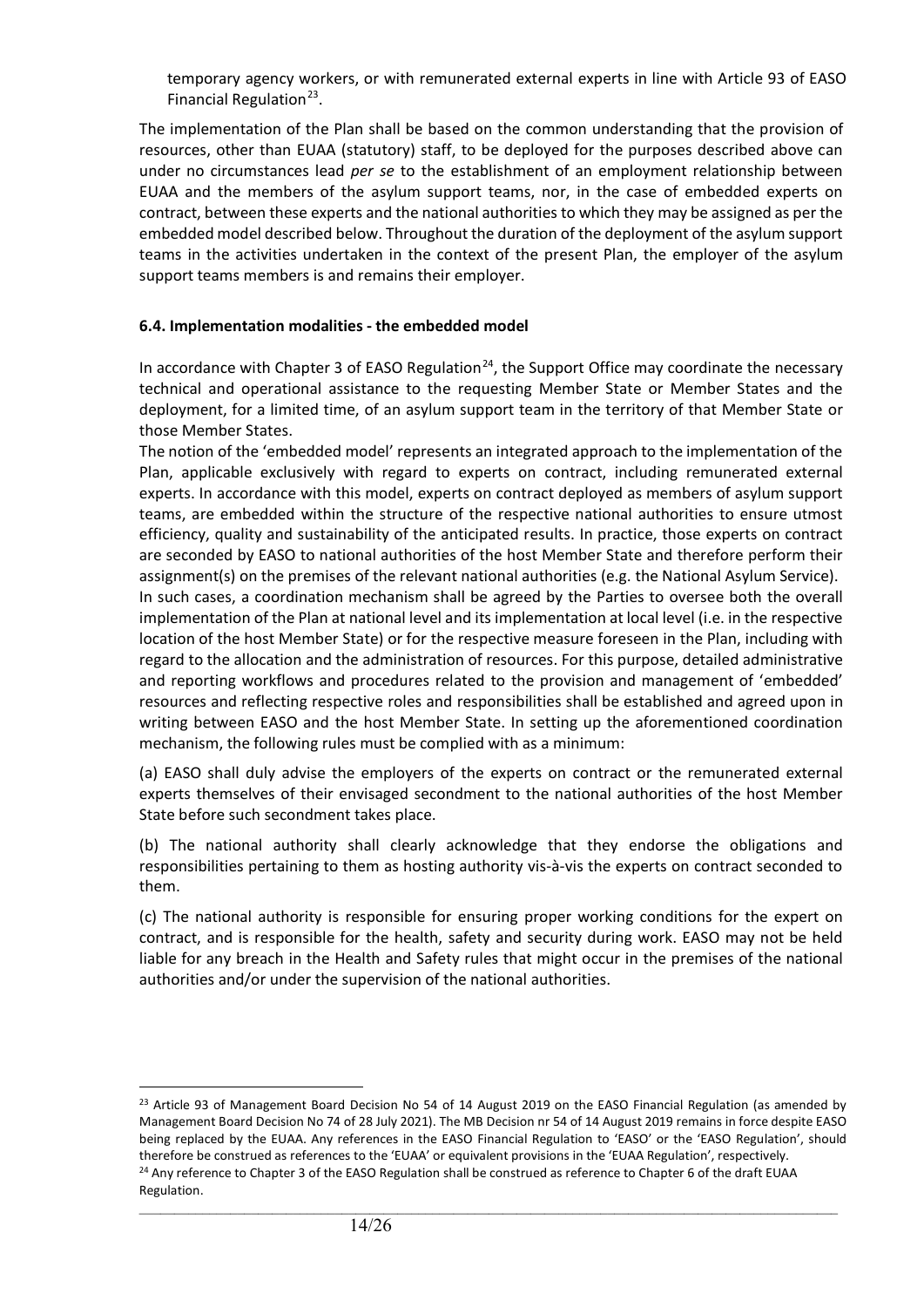## **7.0 SECURITY AND SAFETY**

The principles of EASO's Security Governance Framework<sup>[25](#page-14-0)</sup> are based on the security principles contained in the Commission's security rules. That Commission Decision 443/2013 on the security in the Commission defines that security shall be based on the principles of legality, transparency, proportionality and accountability.

The safety and security of persons participating in EASO activities under the Plan falls under the overall legal framework of the host Member State and shall be provided by the respective authorities legally responsible and accountable for the public order and security and safety on the territory of that Member State.

EASO will endeavor to support the identification of required security and safety measures and the implementation of those that are under its remit, both legally and functionally, in close cooperation with the MS security responsible (see relevant definition in Section 7.1 below).

To that end:

- Standard security and safety requirements, identified herewith, shall apply as a general rule.
- Specific security and safety requirements for the Plan, to be identified jointly by EASO and the host Member State security responsible, shall be established in an annex to this plan.
- The safety and security measures shall be identified jointly on a basis of field assessment visits.

#### **7.1. Standard security requirements**

The standard security and safety requirements are rather pertaining to elements to be present in the implementation of the Plan, not to minimum security standards:

- Both the host Member State on one side and EASO on the other shall appoint a single point of contact responsible for security matters under the Plan both at central and local level (hereafter 'security responsible').
- The host Member State shall ensure that the working conditions for the performance of the activities under the Plan are compliant with the national occupational health and safety norms and regulations.
- A pre-deployment briefing programme, drafted in close cooperation with the respective national authorities, focusing both on general security rules and awareness, as well as on specific security aspects for each deployment will be provided. With regards to the decentralised nature of deployments, the use of e-learning and other distance-based training techniques should be considered.
- Emergency (evacuation) plan. Certain operational activities, such as operations in field locations, require that staff shall have clear guidance and training on how to evacuate quickly in case of emergencies. In a more general context, there could be a need to evacuate from the operational area as well. Emergency plans shall be drafted and maintained up-to-date by the competent authority/person(s), whereas they shall be made available to the concerned parties and exercised regularly. A security responsible shall maintain updated information on the availability of evacuation plans and routes.
- Communication tools. As considered relevant by the EASO Security sector, EASO operational staff shall have access to independent radio communication equipment. If possible, the equipment shall be interoperable with the local law enforcement in charge of the security of the operation.

<span id="page-14-0"></span><sup>&</sup>lt;sup>25</sup> Decision of the Executive Director No 61 of 12 April 2021 on the Security Governance Framework.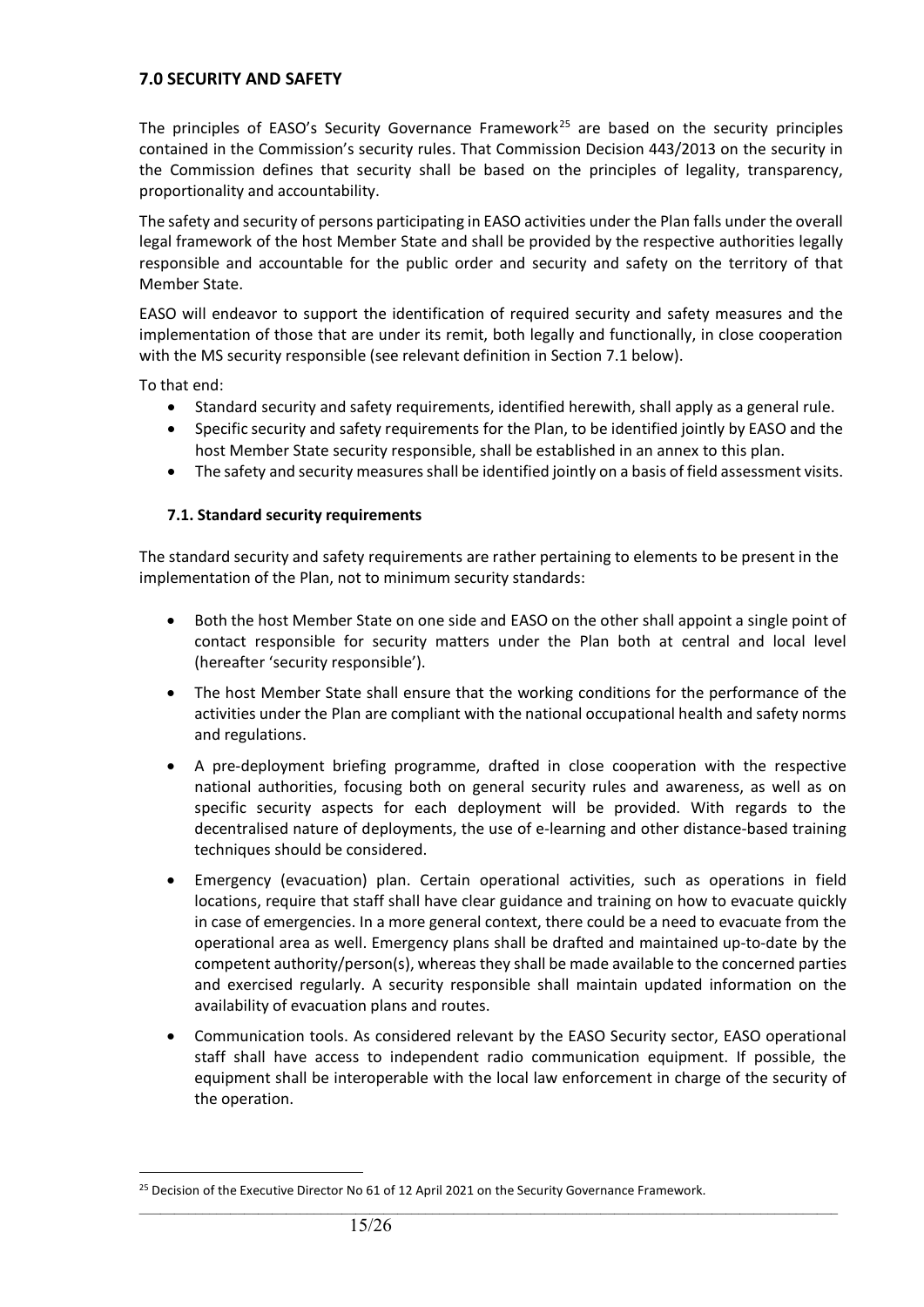- Security of information. Sensitive non-classified and classified information shall be protected adequately, in accordance with the applicable legal framework<sup>[26](#page-15-0)</sup>. EASO's security responsible shall be involved in supporting the proper classification of relevant information.
- Security of IT and communication equipment. EASO IT equipment is adequately prepared to protect the information level it has been foreseen to process.
- Personal security behavior shall be included in the pre-deployment training, led by operational teams and performed for the experts during the first days of arrival to the operational area. This may refer to the EASO Code of Conduct as well.
- Reporting security incidents from the operational area to the EASO HQ is essential to ensure an overview of the overall security management is maintained.

## **7.2. Specific security and safety requirements**

• Specific security and safety requirements for the implementation of the Plan shall be defined on the basis of a pre-deployment security assessment visit with the aim of identification of specific potential risks, identification of mitigation measures and communication of those measures to the Member State and involved stakeholders, prior to the deployment of asylum support teams.

## **7.3. Suspension of operational activities on security and safety grounds**

EASO reserves the right to suspend operational activities on the basis of current risk assessment(s), while keeping informed the host Member State on the findings and identified mitigating measures required for resumption**.**

The host Member State may also suspend temporarily, in whole or in part, the implementation of operational activities in case of serious imminent safety and security incidents, developments, or as mitigating or preventive measures or direct threats to personnel, activities or physical presence. The EASO Plan Coordinator and the EASO security responsible shall be informed without delay.

The Parties will agree on conditions for resumption as soon as possible.

## **7.4. Security incident reporting**

Any participant in EASO's operational activities who becomes aware of a(n) (impending) incident related to the security and safety of persons, assets or premises is obliged to report the matter to the Executive Director of EASO and to the Host Member State Coordinator for the Plan via the appropriate channel: security incidents operations@easo.europa.eu. Such an incident is to be reported using the **Security Incident Report Form (Annex III)**.

#### **8.0. COMMUNICATION**

The Executive Director will designate the Union Contact Point referred to under Article 20 of the EASO Regulation, who acts as an interface between EASO, the host Member State, and the members of the asylum support teams. The Union Contact Point provides assistance, on behalf of EASO, on all issues relating to the conditions of deployment of the asylum support teams, monitors the correct implementation of the Plan, and reports to EASO on all aspects of the asylum support teams'

<span id="page-15-0"></span><sup>&</sup>lt;sup>26</sup> Including, *inter alia*, the security principles contained in Commission Decision (EU, Euratom) 2015/444.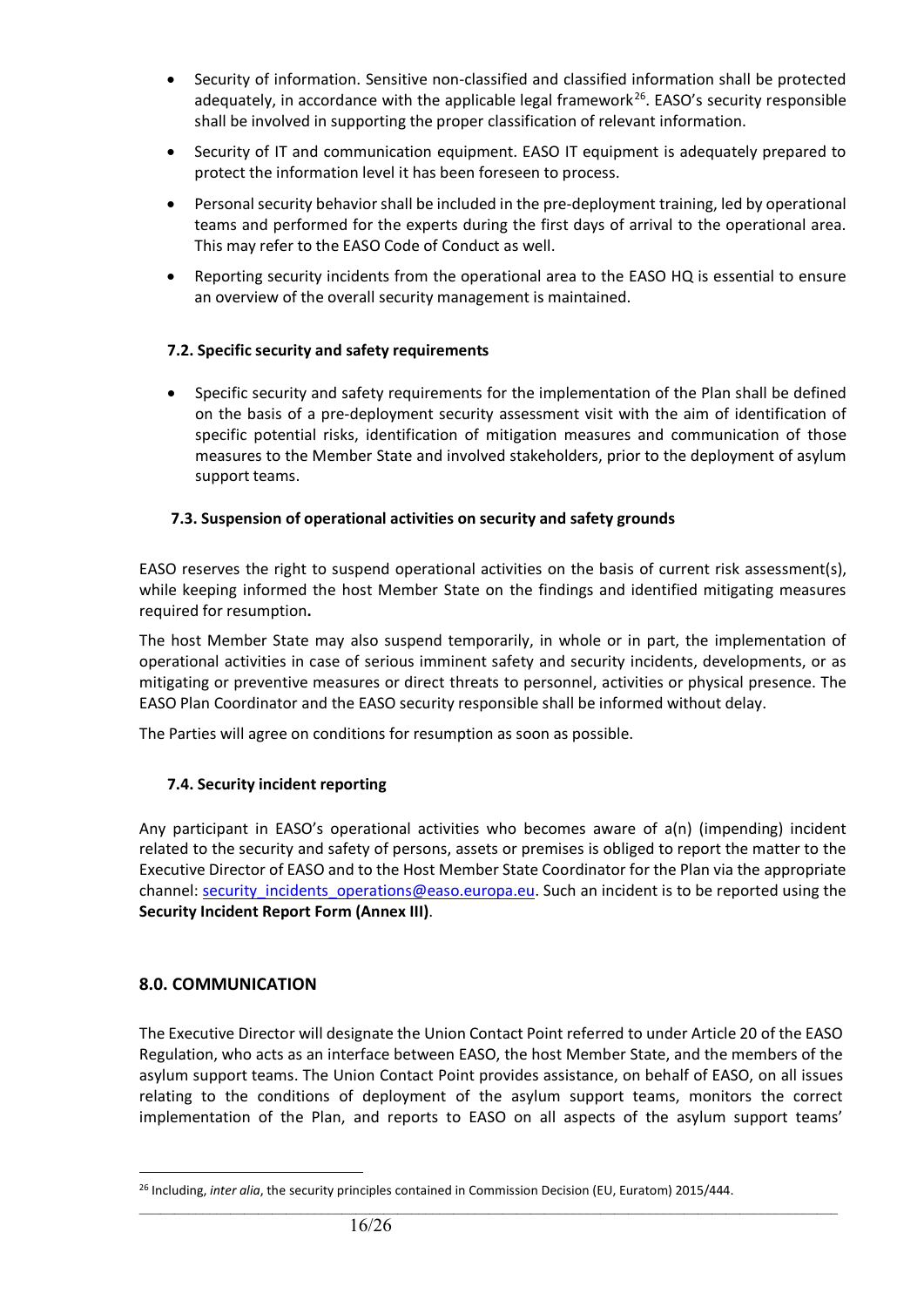deployment. Upon entry into force of the EUAA Regulation, the Union Contact Point will assume the functions of Coordinating Officer.

The host Member State and the Union Contact Point will manage the exchange of information concerning the tasks under the Plan.

During the implementation of this Plan, members of asylum support teams shall be briefed regularly on the current situational and operational developments to address challenges and identify improvements.

Particular attention shall be paid to the need to continuously develop, improve and make available EASO support tools. Should such need be identified or changed during the Plan implementation, it shall be communicated to EASO for further consideration.

EASO will maintain close cooperation and communication with the relevant stakeholders. EASO will also provide information to its partners (i.e. the European Commission, concerned EU Agencies, and international organisations) about the operational activities, as appropriate and in line with EASO transparency and communication policies. The timing and content of communication with the media shall be agreed upon between EASO and the host Member State.

Where relevant, the two Parties will facilitate media coverage to ensure a wider dissemination and visibility of results.

As a publicly funded EU body, the Agency is accountable for and committed to transparency for the public resources it makes use of.

In this regard, the Agency may brand its operational activities to ensure appropriate visibility. This includes the application of fixed branding and use of visibility items, such as on, but not limited to, containers and premises, as well as in offices where the Agency provides operational and technical assistance. It also includes the branding of mobile assets which it may deploy, including vehicles.

Such branding may also include visibility clothing and materials worn by personnel deployed by the Agency in order to identify their association to, or funding by, the Agency.

In specific cases, the Agency and the respective national authority/ies may agree on co-branding of visibility clothing and/or materials, in line with the visual identity rules and guidelines of both/all parties.

## **9.0. COOPERATION WITH OTHER STAKEHOLDERS**

#### **9.1. Cooperation with the European Commission**

All activities under this Plan will be closely coordinated with the host Member State and in close cooperation with the European Commission.

#### **9.2. Cooperation with UNHCR**

In accordance with Article 50 of the EASO Regulation<sup>27</sup>, EASO aims at a coherent and complementary continuation of the fruitful cooperation with UNHCR. The Union Contact Point will liaise with the UNHCR office in the host Member State for a continuous cooperation and coordination of practical activities agreed with the host Member State under the current Plan.

## **9.3. Cooperation with IOM**

<span id="page-16-0"></span> $\_$  ,  $\_$  ,  $\_$  ,  $\_$  ,  $\_$  ,  $\_$  ,  $\_$  ,  $\_$  ,  $\_$  ,  $\_$  ,  $\_$  ,  $\_$  ,  $\_$  ,  $\_$  ,  $\_$  ,  $\_$  ,  $\_$  ,  $\_$  ,  $\_$  ,  $\_$  ,  $\_$  ,  $\_$  ,  $\_$  ,  $\_$  ,  $\_$  ,  $\_$  ,  $\_$  ,  $\_$  ,  $\_$  ,  $\_$  ,  $\_$  ,  $\_$  ,  $\_$  ,  $\_$  ,  $\_$  ,  $\_$  ,  $\_$  , <sup>27</sup> Reference to Article 52 of the EASO Regulation shall be construed as reference to Article 38 of the draft EUAA Regulation.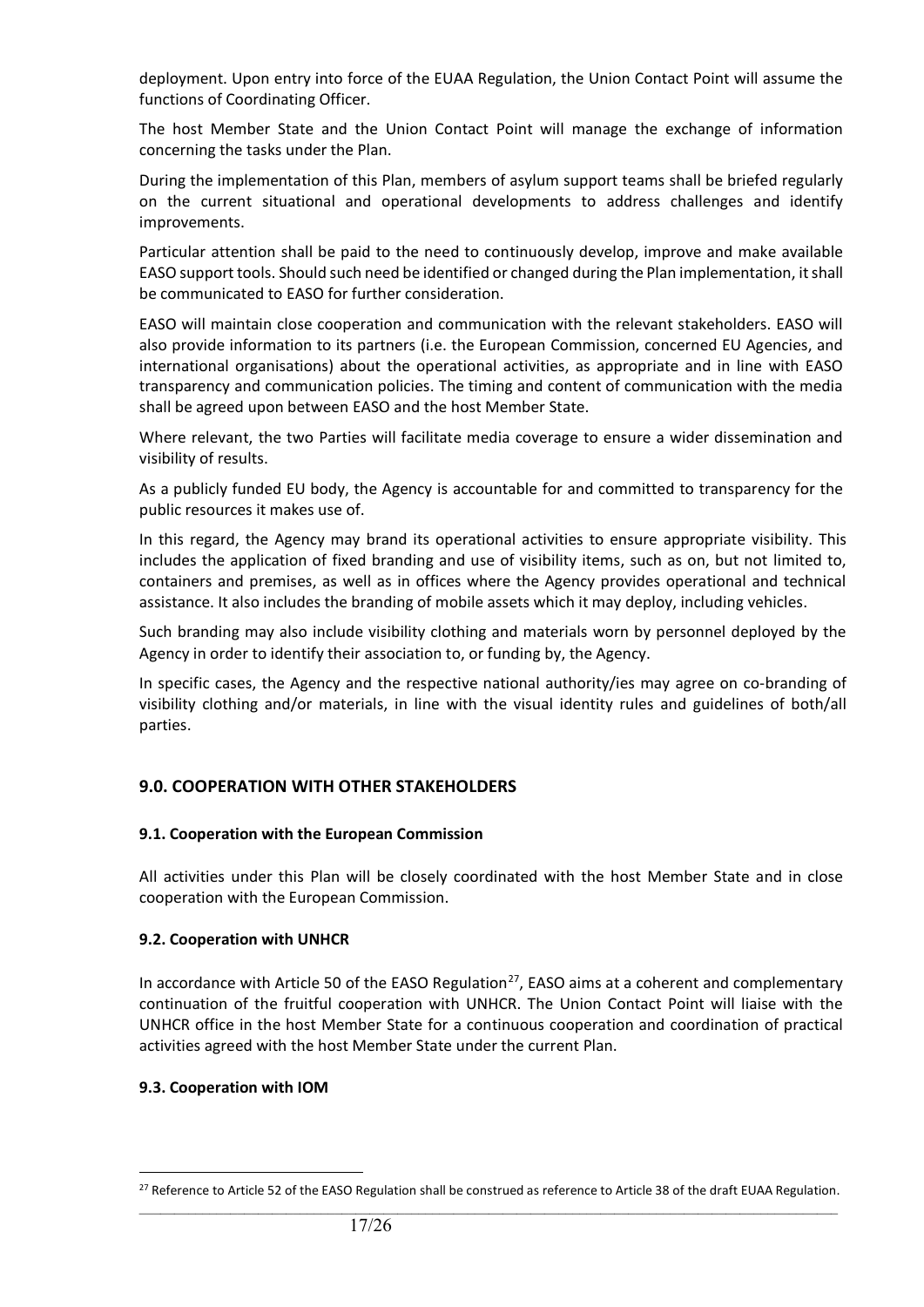In accordance with Article 52 of the EASO Regulation, in July 2019 EASO signed a working arrangement with IOM to establish a cooperation framework covering the relevant areas of common work and interest setting objectives and principles of such cooperation. Therefore, the Union Contact Point will liaise with the IOM office in the host Member State for a continuous cooperation and coordination of practical activities agreed with the host Member State under the current Plan and in accordance with the working arrangement.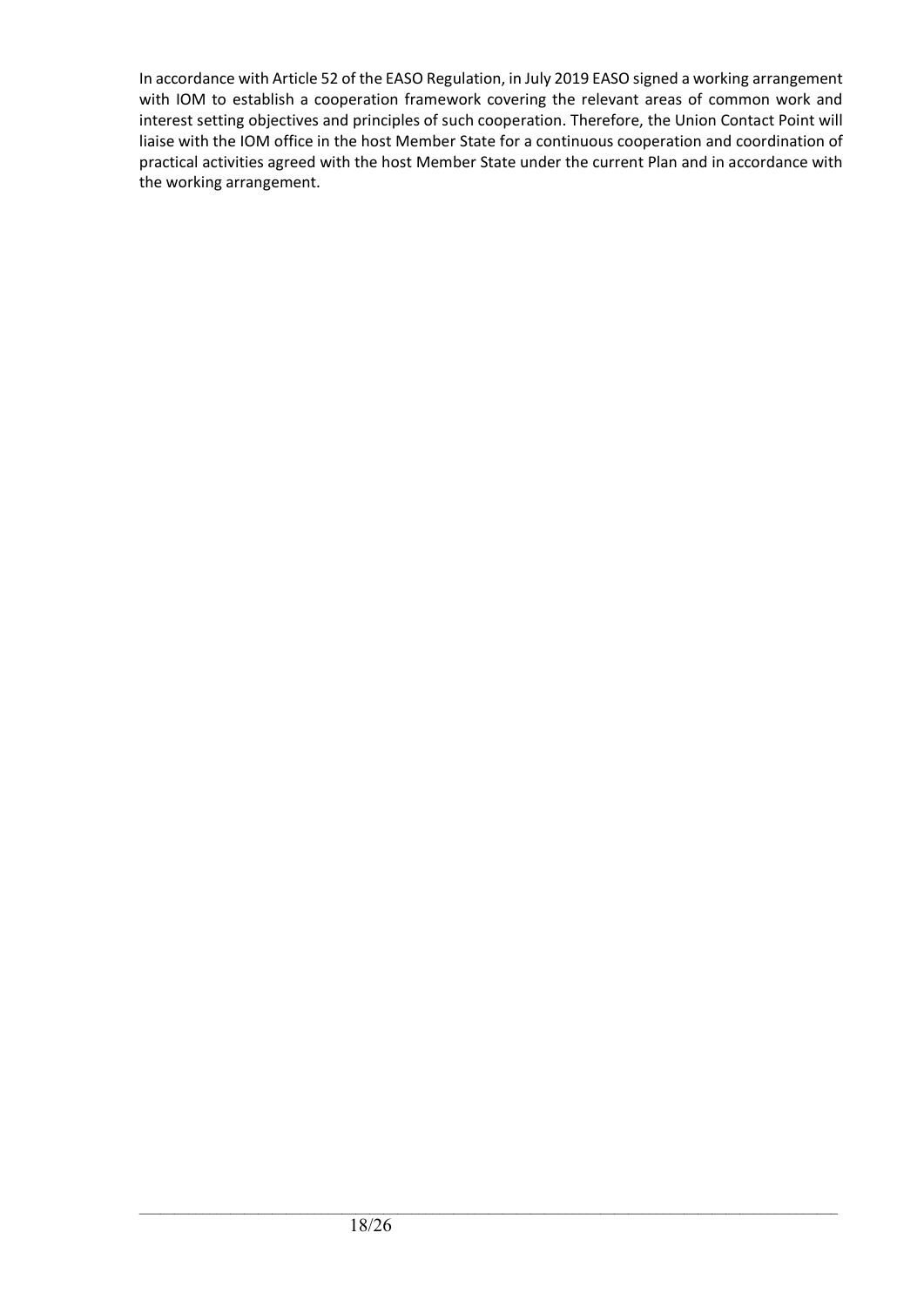## **Measure ES 1: Structural Support**

**Expected Outcome:** Enhanced capacity of the National Reception Authorities to strategically define and implement a new reception model and reinforce overall institutional structures and processes.

| Responsible<br>Authority(ies)/Main<br><b>National Partner(s)</b> | Ministry of Inclusion, Social Security and Migrations (MISSM)<br>٠<br><b>State Secretary for Migration (SEM)</b><br>$\bullet$<br>Directorate-General for International Protection Programs and<br>$\bullet$<br>Humanitarian Assistance (DGIPHA)<br>Sub-Directorate General for Migration Analysis exercises its<br>$\bullet$<br>functions for the General Secretariat of Inclusion and Social Welfare<br><b>Objectives and Policies</b><br>Sub-Directorate General for Legal Affairs & Sub-Directorate General<br>for Economic Management and European Funds                                                                                                                                                               |
|------------------------------------------------------------------|----------------------------------------------------------------------------------------------------------------------------------------------------------------------------------------------------------------------------------------------------------------------------------------------------------------------------------------------------------------------------------------------------------------------------------------------------------------------------------------------------------------------------------------------------------------------------------------------------------------------------------------------------------------------------------------------------------------------------|
| <b>Operational</b><br><b>Preconditions</b>                       | The Spanish authorities appoint focal points to liaise with EASO and<br>$\bullet$<br>ensure effective operational coordination, implementation, and<br>monitoring of the Measure.<br>Steering Committee is established and meets regularly to ensure<br>$\bullet$<br>effective operational coordination, implementation and monitoring<br>of the Operating Plan.<br>Regular information exchange/coordination mechanisms are in<br>place to inform the planning, implementation and monitoring of<br>specific activities under this measure.<br>National data on the respective statistical indicators are available for<br>planning, monitoring and measuring impact                                                      |
| <b>Outputs</b>                                                   | ES 1.1 Strengthened capacity of the Secretary of State for Migration<br>٠<br>within the framework of the design and implementation of the new<br>reception model.<br>ES 1.2 Strengthened capacity of the Secretary of State for Migration<br>$\bullet$<br>on organizational change management.<br>ES 1.3 Support provided to increase the capacity, according to EU<br>$\bullet$<br>standards, of the state-managed reception network.<br>ES 1.4 Strengthened capacity of the National Reception Authorities<br>on optimisation of data management across the reception system.<br>ES 1.5 Strengthened capacity of the National Reception Authorities<br>to identify, access, plan and manage available funding mechanisms |
| <b>Actions</b>                                                   | ES 1.1 Strengthened capacity of the Secretary of State for Migration<br>within the framework of the design and implementation of the new<br>reception model.<br>Support in the definition of a new model of reception system for<br>international protection and its legal basis<br>Deployment of Reception Support Teams to enhance the<br>coordination mechanisms related to the implementation of the<br>new model.                                                                                                                                                                                                                                                                                                     |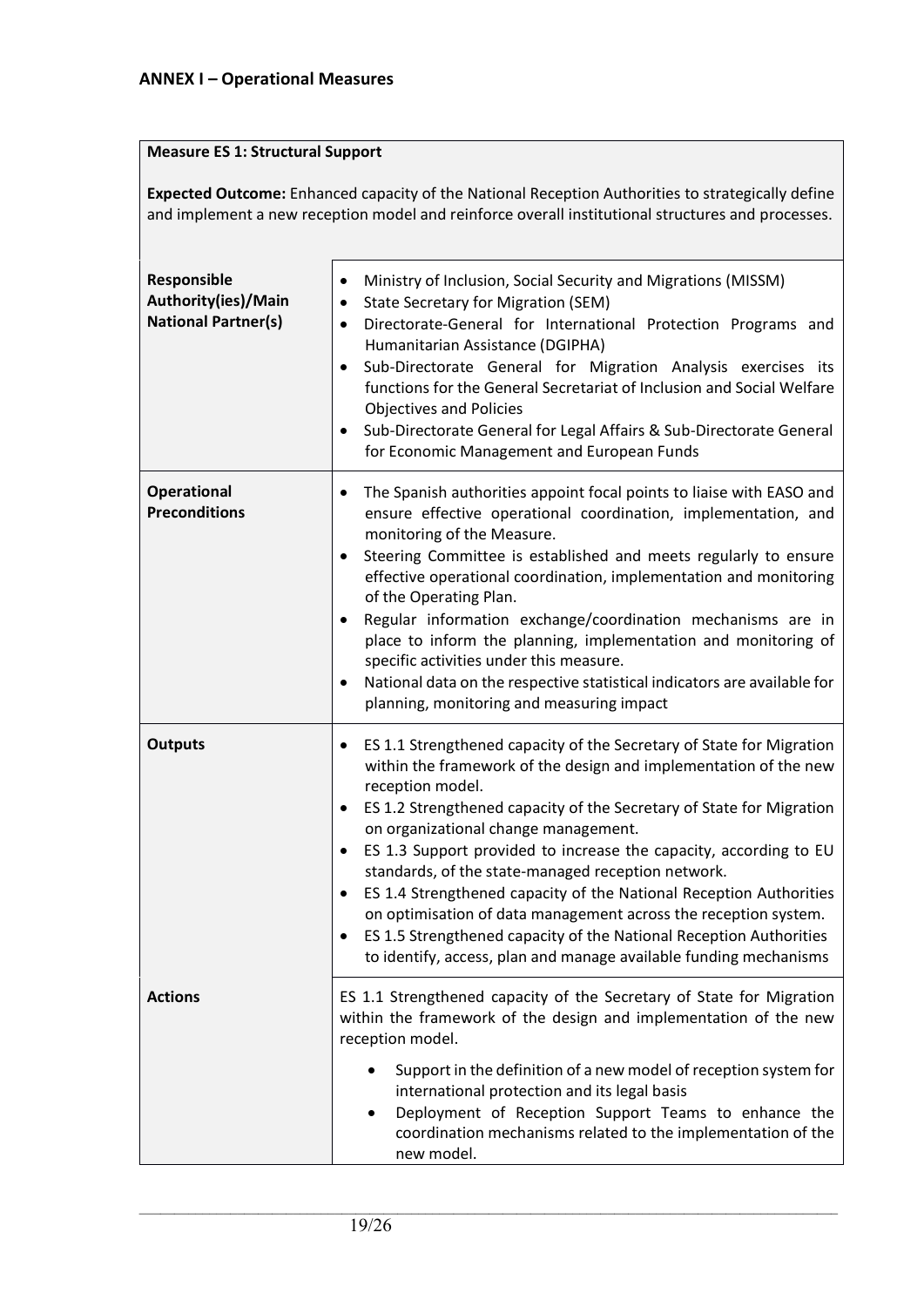|                      | ES 1.2 Strengthened capacity of the Secretary of State for Migration on<br>organizational change management.                                                                                                                                                                                                                                                                                                                                                                                                                                                                                                                                                                                     |
|----------------------|--------------------------------------------------------------------------------------------------------------------------------------------------------------------------------------------------------------------------------------------------------------------------------------------------------------------------------------------------------------------------------------------------------------------------------------------------------------------------------------------------------------------------------------------------------------------------------------------------------------------------------------------------------------------------------------------------|
|                      | Deployment of an organisational change management team to<br>support with the design, planning and implementation of the<br>required institutional changes (including the development of a<br>detailed HR strategy) for the implementation of the new<br>reception model. Such specialised team would contribute to<br>build a culture of strategic planning, adaptation to changes,<br>strengthen teamwork approaches, improve Monitoring and<br>Evaluation and internal communication, and promote and<br>explain changes.                                                                                                                                                                     |
|                      | ES 1.3 Support provided to increase the capacity, according to EU<br>standards, of the state-managed reception network                                                                                                                                                                                                                                                                                                                                                                                                                                                                                                                                                                           |
|                      | Deployment of a Reception Support Team to support, from a<br>$\bullet$<br>reception standards perspective, with the identification and<br>preparation of suitable land and buildings for design of new<br>reception centres.<br>Deployment of a Reception Support Team to support with the<br>$\bullet$<br>technical site design, planning and development of reception<br>centres - making optimal use of tools and networks available<br>in/through EASO.                                                                                                                                                                                                                                      |
|                      | ES 1.4 Strengthened capacity of the National Reception Authorities on<br>optimisation of data management across the reception system.                                                                                                                                                                                                                                                                                                                                                                                                                                                                                                                                                            |
|                      | Support with the design, the piloting and implementation of the<br>new digital architecture including developing new data<br>management tools.<br>Deployment of data expert(s) to ensure the optimisation of data<br>$\bullet$<br>management across the service, engage in reflections upon the<br>SIRIA database and support the definition of strategic indicators<br>at different levels to monitor in real-time the evolution of the<br>reception system.<br>Deployment of data expert(s) to support with the definition of<br>an indicators system to allocate applicants/beneficiaries to the<br>appropriate reception system (according to the provisions of<br>the Reception Directive). |
|                      | ES 1.5 Strengthened capacity of the National Reception Authorities to<br>identify, access, plan and manage available funding mechanisms.                                                                                                                                                                                                                                                                                                                                                                                                                                                                                                                                                         |
|                      | Deployment of EU funding expert(s) to build on support<br>provided in 2021 and further strengthen the capacity of the Sub-<br>Directorate of Strategic Planning and European Funds to<br>identify, access and plan for management of available funding<br>mechanisms.                                                                                                                                                                                                                                                                                                                                                                                                                            |
| Inputs <sup>28</sup> | Deployment of asylum support teams: average of 2 Experts<br>(Architect-Engineer<br>EU<br>funding<br>and<br>$expert$ )/<br>Experts<br>10<br>(Construction<br>site-design<br>Organisational<br>Change<br>expert,<br>Management expert, Monitoring and Evaluation expert, Statistics                                                                                                                                                                                                                                                                                                                                                                                                                |

<span id="page-19-0"></span> $\_$  ,  $\_$  ,  $\_$  ,  $\_$  ,  $\_$  ,  $\_$  ,  $\_$  ,  $\_$  ,  $\_$  ,  $\_$  ,  $\_$  ,  $\_$  ,  $\_$  ,  $\_$  ,  $\_$  ,  $\_$  ,  $\_$  ,  $\_$  ,  $\_$  ,  $\_$  ,  $\_$  ,  $\_$  ,  $\_$  ,  $\_$  ,  $\_$  ,  $\_$  ,  $\_$  ,  $\_$  ,  $\_$  ,  $\_$  ,  $\_$  ,  $\_$  ,  $\_$  ,  $\_$  ,  $\_$  ,  $\_$  ,  $\_$  ,  $^{28}$  The agreed inputs are the resources to be deployed during the first year of the Plan implementation. These will be subject to at least annual revision or more regular revision and may be revised as necessary.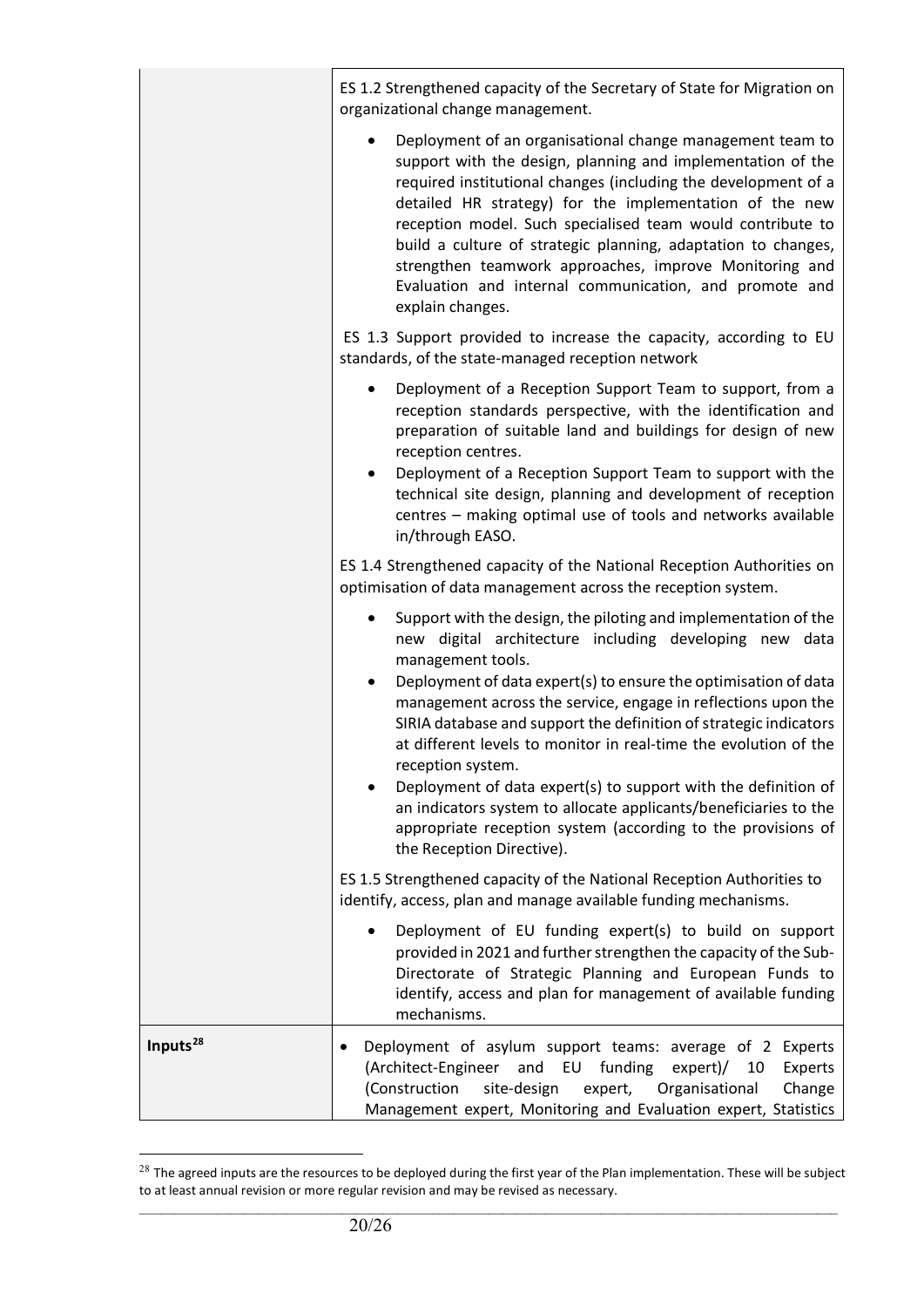| expert, Business development expert, Financial management<br>expert, EU funding mechanisms expert.                                                                                                                                                                                |
|-----------------------------------------------------------------------------------------------------------------------------------------------------------------------------------------------------------------------------------------------------------------------------------|
| Provision of interpretation services, if and where required and<br>$\bullet$<br>complementary to other funding resources.                                                                                                                                                         |
| Cost related to Study/Field Visits: Reimbursement of participants                                                                                                                                                                                                                 |
| Provision of equipment, material and operational support, including<br>inter alia works, services, communication/promotional materials,<br>costs for trainings/meetings/workshops, infrastructure costs, IT<br>equipment, office supplies and others where required for the joint |
| EASO and national authorities' activities.                                                                                                                                                                                                                                        |

## **Measure ES 2: Reception Management**

**Expected Outcome:** Enhanced National Reception Authorities capacity to offer adequate reception conditions through standardised reception processes and procedures across the country

| Responsible<br>Authority(ies)/Main<br><b>National Partner(s)</b> | Directorate-General for International Protection Programs and<br>Humanitarian Assistance (DGIPHA). The new organizational<br>structure is divided in 2 Sub-Directorates: Sub-Directorate General<br>for Programs and Sub-Directorate General for Emergencies and<br><b>Migration Centres.</b>                                                                                                                                                                                                                                                                                                                                             |
|------------------------------------------------------------------|-------------------------------------------------------------------------------------------------------------------------------------------------------------------------------------------------------------------------------------------------------------------------------------------------------------------------------------------------------------------------------------------------------------------------------------------------------------------------------------------------------------------------------------------------------------------------------------------------------------------------------------------|
| <b>Operational</b><br><b>Preconditions</b>                       | The Spanish authorities appoint focal points to liaise with EASO and<br>ensure effective operational coordination, implementation, and<br>monitoring of the Measure.<br>Steering Committee is established and meets regularly to ensure<br>$\bullet$<br>effective operational coordination, implementation and monitoring<br>of the Operating Plan.<br>Regular information exchange/coordination mechanisms are in<br>$\bullet$<br>place to inform the planning, implementation and monitoring of<br>activities.<br>National data on the respective statistical indicators are available for<br>planning, monitoring and measuring impact |
| <b>Outputs</b>                                                   | ES 2.1 Strengthened capacity of the National Reception Authorities<br>٠<br>on reception site management and coordination.<br>ES 2.2 Strengthened capacity of the National Reception Authorities<br>$\bullet$<br>on harmonisation of procedures, workflows and tools related to<br>reception and vulnerability.<br>ES 2.3 Enhanced preparedness and response to emergencies.<br>$\bullet$<br>ES.2.4. Strengthened and supporting the implementation of the<br>$\bullet$<br>national resettlement or relocation programs and schemes by the<br><b>Member States Authorities</b>                                                             |
| <b>Actions</b>                                                   | ES 2.1 Strengthened capacity of the National Reception Authorities on<br>reception site management and coordination.                                                                                                                                                                                                                                                                                                                                                                                                                                                                                                                      |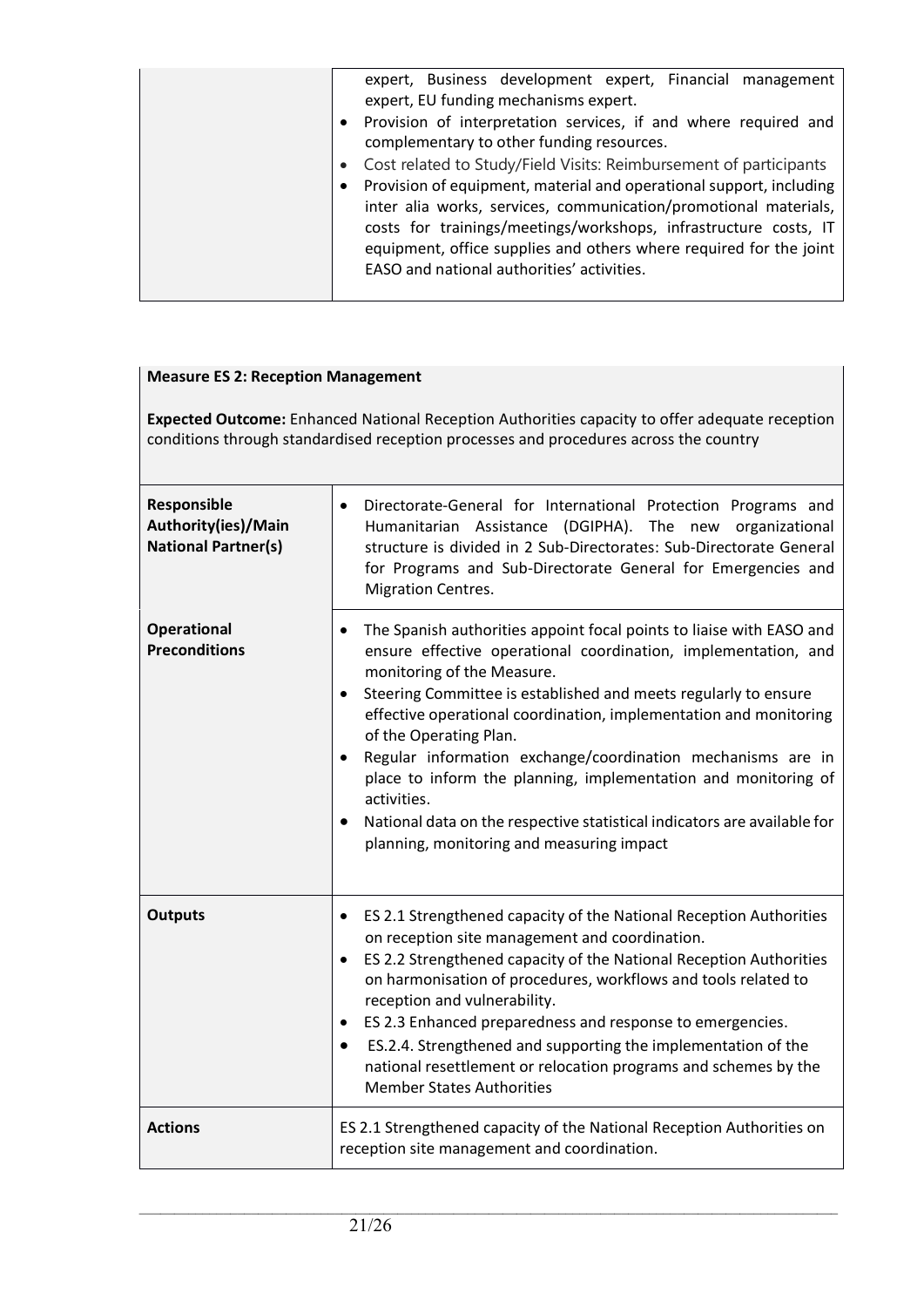|                      | Gradual deployment of multidisciplinary Reception Site<br>Management teams to support the management of existing and<br>new centres under direct SEM management, when needed.<br>Deployment of reception teams to support the allocation of<br>beneficiaries throughout the national reception network.<br>Support the coordination with other relevant national and<br>regional institutions and actors.<br>ES 2.2 Strengthened capacity of the National Reception Authorities on<br>harmonisation of procedures, workflows and tools related to reception.                                                                                                                                                                                                                                                                                                                                                                                                                                                                          |
|----------------------|---------------------------------------------------------------------------------------------------------------------------------------------------------------------------------------------------------------------------------------------------------------------------------------------------------------------------------------------------------------------------------------------------------------------------------------------------------------------------------------------------------------------------------------------------------------------------------------------------------------------------------------------------------------------------------------------------------------------------------------------------------------------------------------------------------------------------------------------------------------------------------------------------------------------------------------------------------------------------------------------------------------------------------------|
|                      | Deployment of a Reception Conditions Support team to<br>establish/roll out an Assessment Reception Conditions National<br>Framework (based on EASO's ARC tool).<br>Deployment of Reception Support Teams to support with the<br>drafting and implementing standardised site management<br>procedures, workflows and tools across the centres.<br>Deployment of vulnerability expert(s) to enhance vulnerability<br>workflows, including through the design and improvement of<br>tools and SOPs dedicated to foster identification, assessment<br>and referral of persons with special reception needs, and to<br>foster convergence and coordination among operators when<br>handling vulnerable cases.<br>Deployment of information provision team to enhance a<br>standardised and systematised provision of information across<br>the territory, including developing an information provision<br>package and a comprehensive training on information provision<br>for staff of national authorities and other relevant entities. |
|                      | ES 2.3 Enhanced preparedness and response to emergencies<br>Deployment of Reception Support Teams to<br>enhance<br>emergency response and coordination.<br>Deployment of Reception Support Teams to enhance the<br>capacity of the SEM on Contingency Planning at national level.<br>Enhance capacity to manage/propose allocation to emergency<br>with<br>liaising<br>relevant<br>centres<br>actors<br>engaged<br>in.<br>disembarkations.                                                                                                                                                                                                                                                                                                                                                                                                                                                                                                                                                                                            |
|                      | ES.2.4. Strengthened implementation of the national resettlement or<br>relocation programs and schemes by the Member States Authorities<br>Promote the participation of the National authorities in the<br>activities of the EASO Resettlement and Humanitarian<br>Admission Network and its dedicated Working Groups.<br>Support the national authorities, if applicable, with the<br>fulfilment of their resettlement and/or relocation commitments<br>Deployment of Resettlement/Relocation Experts to support the<br>Authorities to review the existing resettlement/relocation<br>programs, including used methods of delivery as well as the<br>supporting tools.                                                                                                                                                                                                                                                                                                                                                               |
| Inputs <sup>29</sup> | Deployment of asylum support teams: average of: 2 Experts<br>(Reception expert & Vulnerability expert)/ 15 Experts (reception site                                                                                                                                                                                                                                                                                                                                                                                                                                                                                                                                                                                                                                                                                                                                                                                                                                                                                                    |

<span id="page-21-0"></span> $\_$  ,  $\_$  ,  $\_$  ,  $\_$  ,  $\_$  ,  $\_$  ,  $\_$  ,  $\_$  ,  $\_$  ,  $\_$  ,  $\_$  ,  $\_$  ,  $\_$  ,  $\_$  ,  $\_$  ,  $\_$  ,  $\_$  ,  $\_$  ,  $\_$  ,  $\_$  ,  $\_$  ,  $\_$  ,  $\_$  ,  $\_$  ,  $\_$  ,  $\_$  ,  $\_$  ,  $\_$  ,  $\_$  ,  $\_$  ,  $\_$  ,  $\_$  ,  $\_$  ,  $\_$  ,  $\_$  ,  $\_$  ,  $\_$  ,  $^{29}$  The agreed inputs are the resources to be deployed during the first year of the Plan implementation. These will be subject to at least annual revision or more regular revision and may be revised as necessary.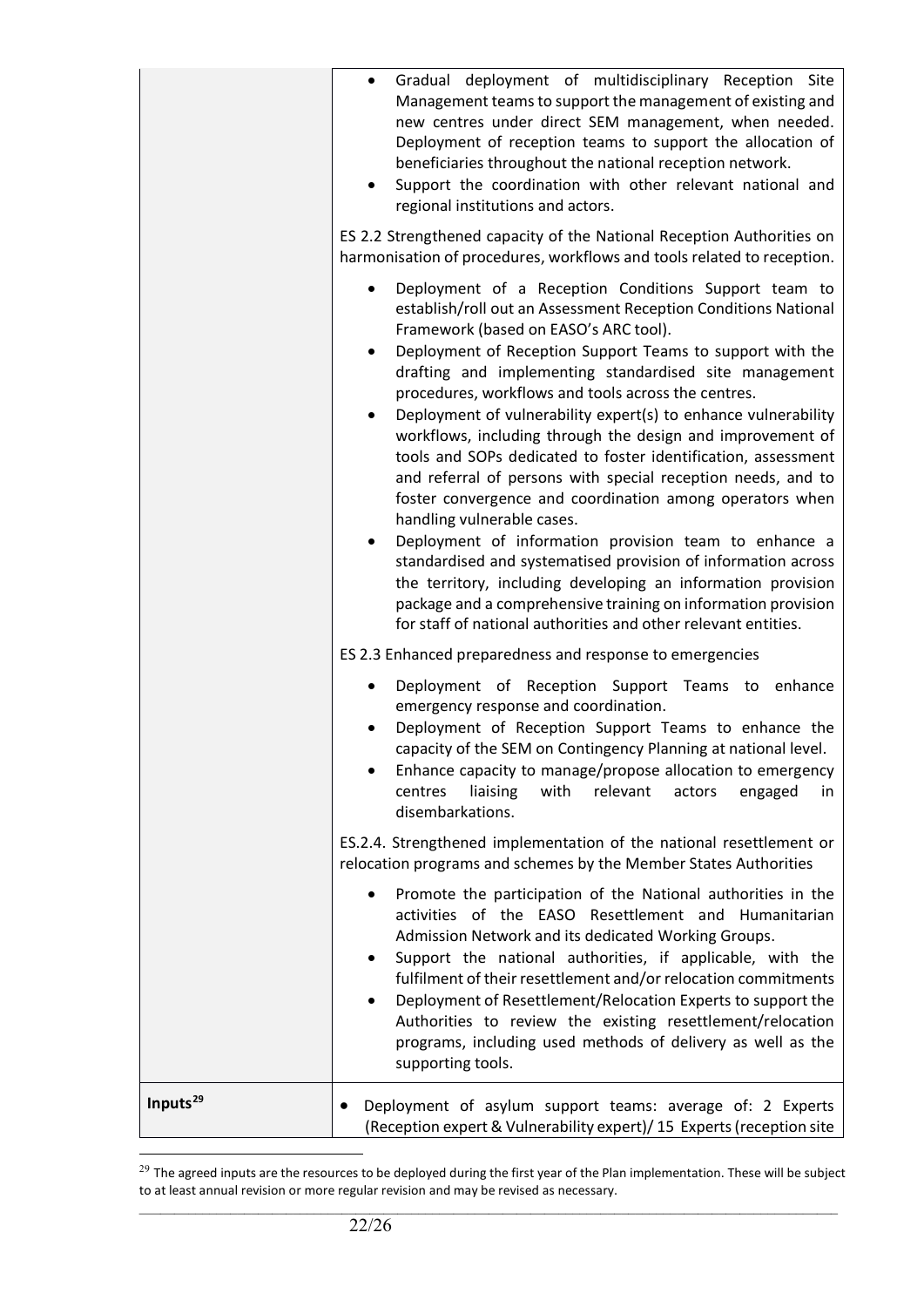| management expert, reception expert, reception vulnerability<br>expert, reception legal expert, reception operations expert, M&E<br>expert (ARC), reception procurement expert, project management<br>Experts (Interdisciplinary team for site/centre<br>experts).30<br>management) to be gradually deployed in Q4 of 2022. 3 Experts with<br>profiles suitable for support on resettlement or relocation<br>• Provision of interpretation services: average of 15 interpreters to<br>be gradually deployed in Q4 2022.<br>• Cost related to Study/Field Visits: Reimbursement of participants<br>Provision of equipment, material and operational support, including<br>٠<br>inter alia works, services, communication/promotional materials,<br>costs for trainings/meetings/workshops, infrastructure costs, IT<br>equipment, office supplies and others where required for the joint |
|------------------------------------------------------------------------------------------------------------------------------------------------------------------------------------------------------------------------------------------------------------------------------------------------------------------------------------------------------------------------------------------------------------------------------------------------------------------------------------------------------------------------------------------------------------------------------------------------------------------------------------------------------------------------------------------------------------------------------------------------------------------------------------------------------------------------------------------------------------------------------------------|
| EASO and national authorities' activities.                                                                                                                                                                                                                                                                                                                                                                                                                                                                                                                                                                                                                                                                                                                                                                                                                                               |

| <b>Measure ES 3: Training</b>                                                                                             |                                                                                                                                                                                                                                                                                                                                                                                                                                                                                                           |
|---------------------------------------------------------------------------------------------------------------------------|-----------------------------------------------------------------------------------------------------------------------------------------------------------------------------------------------------------------------------------------------------------------------------------------------------------------------------------------------------------------------------------------------------------------------------------------------------------------------------------------------------------|
| Expected Outcome: Enhanced capacity within the Spanish reception system through training and<br>professional development. |                                                                                                                                                                                                                                                                                                                                                                                                                                                                                                           |
| Responsible<br>Authority(ies)/Main<br><b>National Partner(s)</b>                                                          | Directorate-General for International Protection Programs and<br>$\bullet$<br>Humanitarian Assistance (DGIPHA). The new organizational<br>structure is divided in 2 Sub-Directorates: Sub-Directorate General<br>for Programs and Sub-Directorate General for Emergencies and<br><b>Migration Centres.</b><br>Sub-Directorate General for Economic Management and European<br>Funds                                                                                                                       |
| <b>Operational</b><br><b>Preconditions</b>                                                                                | The Spanish authorities appoint focal points to liaise with EASO and<br>$\bullet$<br>ensure effective operational coordination, implementation, and<br>monitoring of the Measure.<br>Steering Committee is established and meets regularly to ensure<br>effective operational coordination, implementation and monitoring<br>of the Operating Plan.<br>Regular data and information exchange are in place to inform the<br>$\bullet$<br>planning, implementation, monitoring and evaluation of activities |
| <b>Outputs</b>                                                                                                            | ES 3.1 Strengthened knowledge, skills and attitudes of the personnel<br>٠<br>working in the Spanish Reception System.<br>ES 3.2 Strengthened capacity of the National Authorities to train<br>$\bullet$<br>their personnel and partner entities through stablishing a national<br>pool of trainers.                                                                                                                                                                                                       |
| <b>Actions</b>                                                                                                            | ES 3.1 Strengthened knowledge, skills and attitudes of the personnel<br>working in the Spanish Reception System.<br>Support the National Authorities and relevant national partners<br>in establishing and implementing the annual Training Plan which<br>will cover in particular: 1) Delivering Reception Induction<br>trainings for newcomers, 2) Delivering relevant EASO training                                                                                                                    |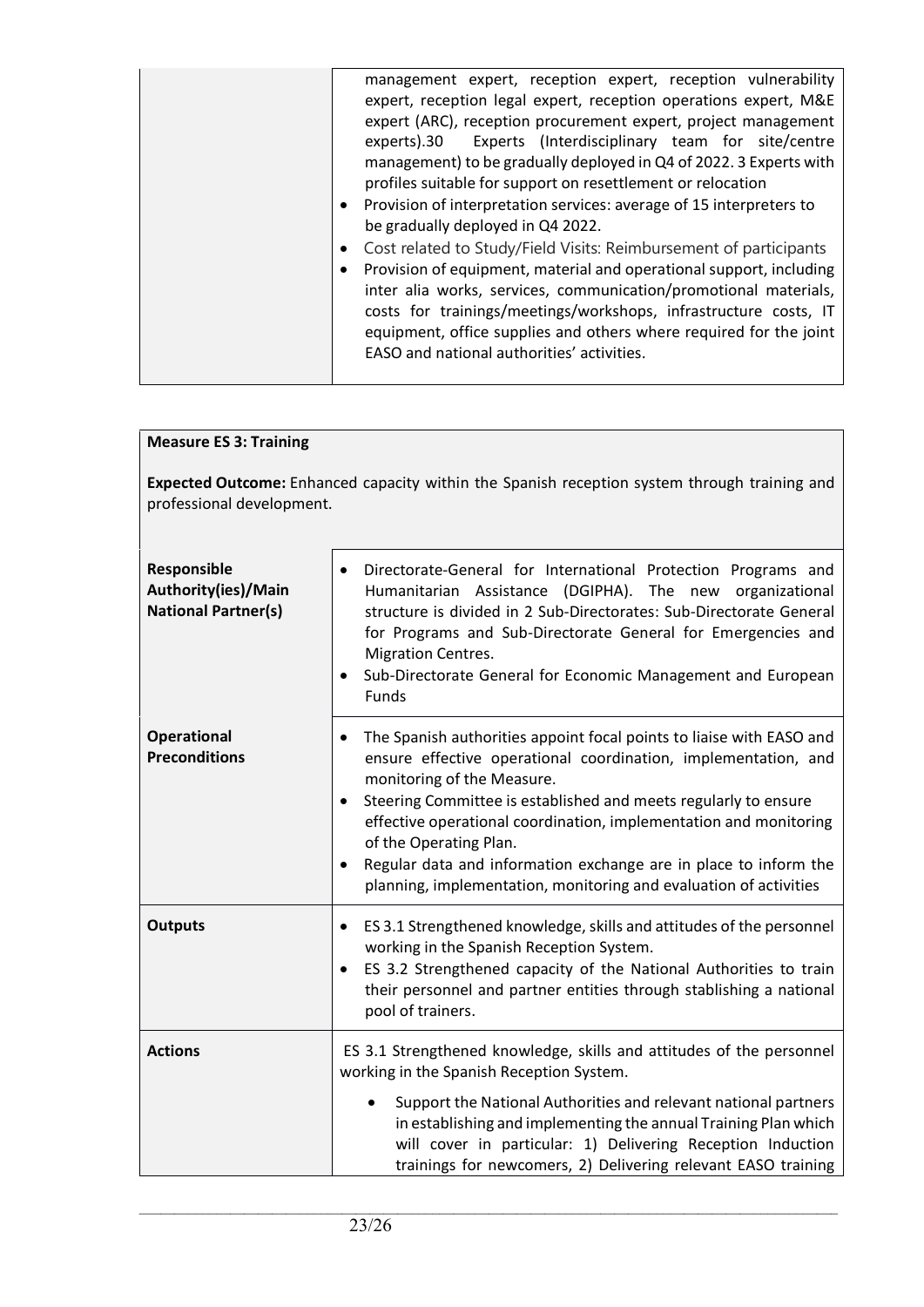|                      | modules, 3) Delivering tailor-made trainings, coaching and/or                                                   |
|----------------------|-----------------------------------------------------------------------------------------------------------------|
|                      | study visits based on needs                                                                                     |
|                      | Translation of training materials.<br>$\bullet$                                                                 |
|                      | Interpretation of training sessions.<br>$\bullet$                                                               |
|                      | Deployment of Training Experts to support with the<br>$\bullet$<br>development and implementation of trainings. |
|                      | ES 3.2 Strengthened capacity of the National Authorities to train their                                         |
|                      | personnel and partner entities through establishing National Pool of                                            |
|                      | trainers.                                                                                                       |
|                      |                                                                                                                 |
|                      | Participation of Spanish reception professionals to the EASO                                                    |
|                      | Train the Trainer (TtT) sessions.                                                                               |
| Inputs <sup>30</sup> | Deployment of asylum support teams: 4 Training Experts                                                          |
|                      | Provision of interpretation services                                                                            |
|                      | Provision of translation services<br>$\bullet$                                                                  |
|                      | Cost related to F2F training activities: Venue and catering, where<br>٠                                         |
|                      | relevant/required. Reimbursement of participants and trainers.                                                  |
|                      | Cost related to organization and attendance at coordination<br>$\bullet$                                        |
|                      | events: Venue and catering, where relevant/required.                                                            |
|                      | Reimbursement of participants.                                                                                  |
|                      |                                                                                                                 |
|                      |                                                                                                                 |

<span id="page-23-0"></span> $\_$  ,  $\_$  ,  $\_$  ,  $\_$  ,  $\_$  ,  $\_$  ,  $\_$  ,  $\_$  ,  $\_$  ,  $\_$  ,  $\_$  ,  $\_$  ,  $\_$  ,  $\_$  ,  $\_$  ,  $\_$  ,  $\_$  ,  $\_$  ,  $\_$  ,  $\_$  ,  $\_$  ,  $\_$  ,  $\_$  ,  $\_$  ,  $\_$  ,  $\_$  ,  $\_$  ,  $\_$  ,  $\_$  ,  $\_$  ,  $\_$  ,  $\_$  ,  $\_$  ,  $\_$  ,  $\_$  ,  $\_$  ,  $\_$  ,  $^{30}$  The agreed inputs are the resources to be deployed during the first year of the Plan implementation. These will be subject to at least annual revision or more regular revision and may be revised as necessary.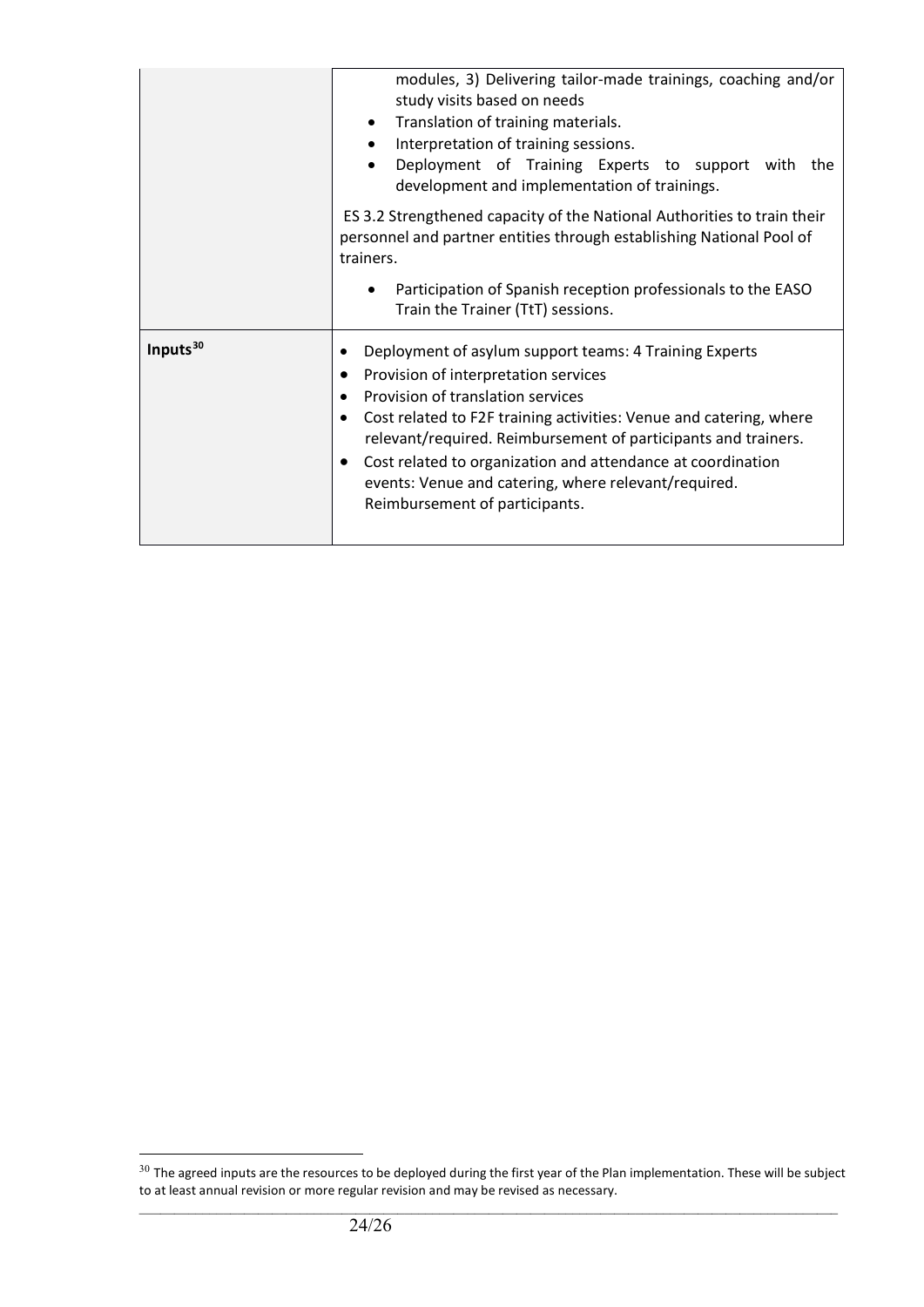## **[CONFIDENTIAL] Incident Report**

| Location:                    |  |
|------------------------------|--|
| Date:                        |  |
| Name of EASO staff:          |  |
| Name of responsible National |  |
| <b>Authority Authorised</b>  |  |
| <b>Representative:</b>       |  |

Date of incident:

Information on the incident: